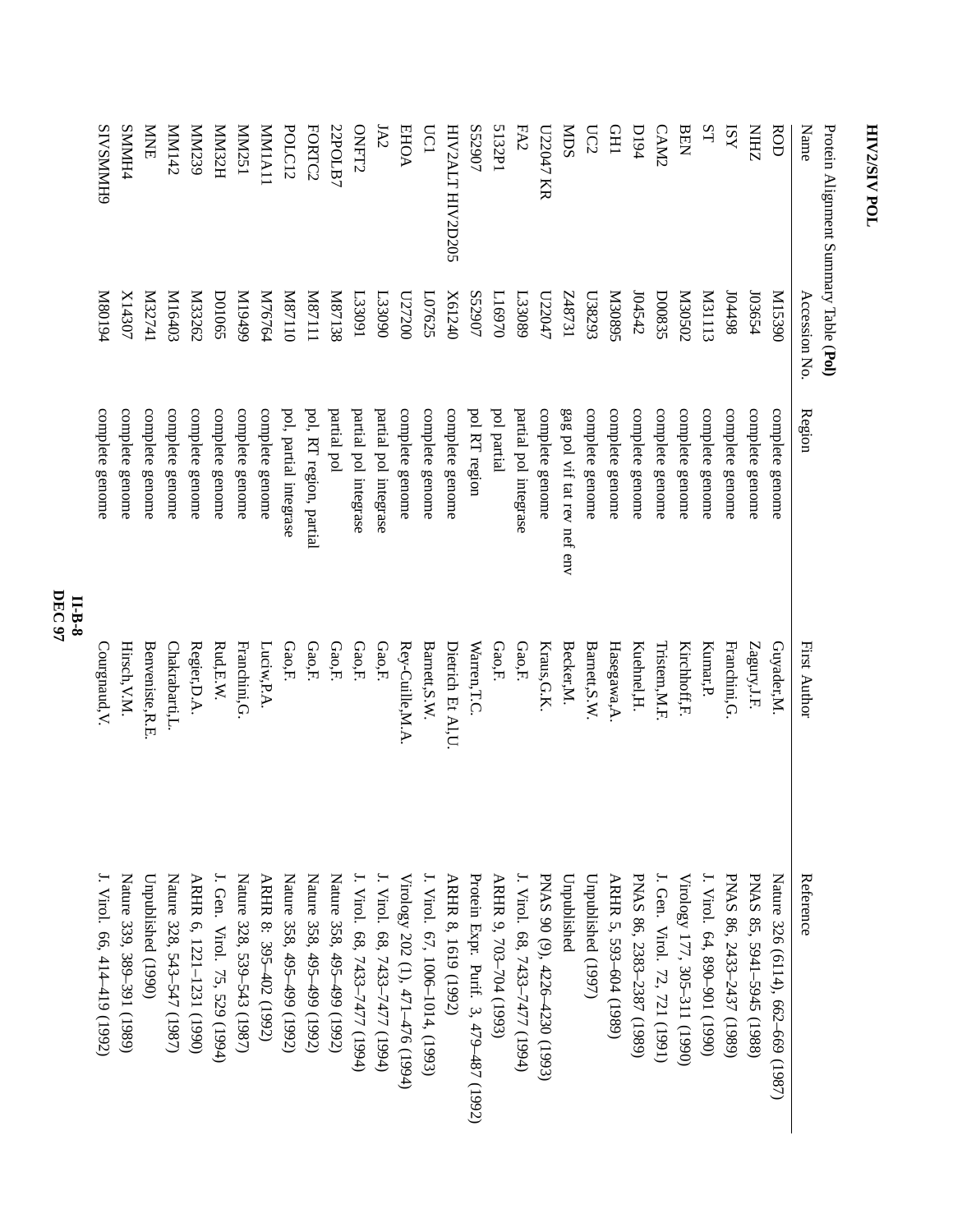| PA2                           | <b>SMMM</b>                    | SMMLJB.                       | KIN                         | <b>INSMMPBJ</b>            |
|-------------------------------|--------------------------------|-------------------------------|-----------------------------|----------------------------|
| L33093                        | M27256                         | M62651                        | <b>M83293</b>               | M3132:                     |
| partial pol R1                | pd                             | pd                            | complete genom              | complete genom             |
| Gao,F.                        | $\mathbf{i}, \mathbf{Y}$ et al | Marx, P.A.                    | Vovembre, F.                | )ewhurst,'                 |
| J. Virol. 68, 7433-7477 (1994 | Unpublished (1989)             | J. Virol. 65, 4480-4485 (1991 | Virology 186, 783–787 (1992 | Nature 345, 636–640 (1990) |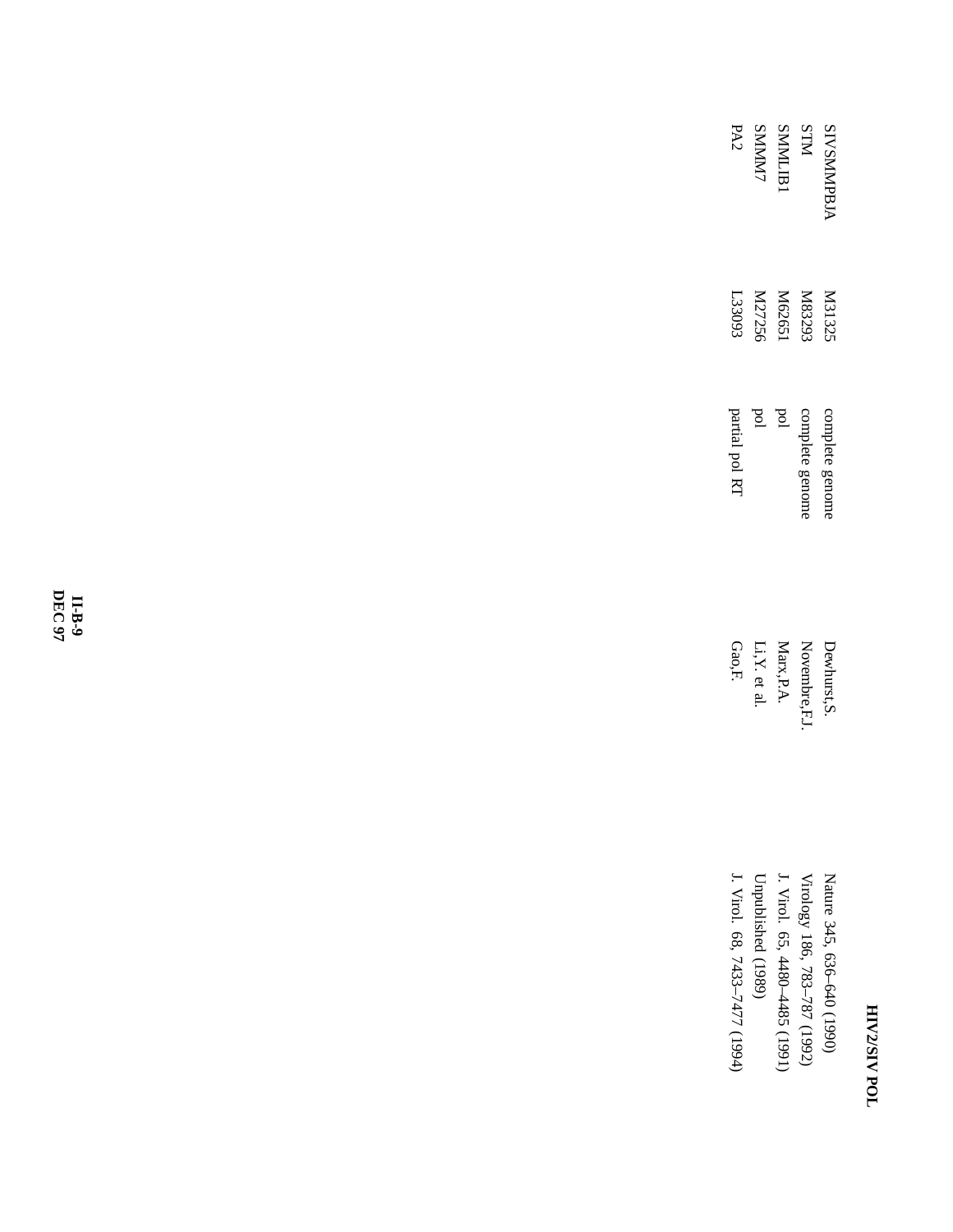| STIM<br>CONSENSUS-STM                                                                                                                                                 | SMMPBJ6.6<br>SMMPBJ14.15<br>SMMPBJ14.441<br>CONSENSUS-SD<br><b>GHMMS</b><br><b>SMMN54</b><br>NDVE<br>MMIAILAA<br><b>MM142</b><br>MM239<br><b>HZEMW</b><br>VM251                                                                                                                                                                                                                                                                                                                                                                                                                                                                                                                                                                                                                                                                                                      | <b>EHOACG</b><br><b>UC1</b><br><b>D205</b><br><b>G-SUSNESNO</b>                                                                                                                                                                                                                                                                                             | <b>A-SUSNESMOD</b><br>Я<br><b>P6Td</b><br><b>BEN</b><br>ST<br>ZHIN<br><b>ROD</b><br>Ř<br>DC2<br>CH <sub>1</sub><br>CAM <sub>2</sub><br><b>IST</b>                                                                         |
|-----------------------------------------------------------------------------------------------------------------------------------------------------------------------|----------------------------------------------------------------------------------------------------------------------------------------------------------------------------------------------------------------------------------------------------------------------------------------------------------------------------------------------------------------------------------------------------------------------------------------------------------------------------------------------------------------------------------------------------------------------------------------------------------------------------------------------------------------------------------------------------------------------------------------------------------------------------------------------------------------------------------------------------------------------|-------------------------------------------------------------------------------------------------------------------------------------------------------------------------------------------------------------------------------------------------------------------------------------------------------------------------------------------------------------|---------------------------------------------------------------------------------------------------------------------------------------------------------------------------------------------------------------------------|
| RΡΕΙ-- Σ - - - - - - Η Η ΩΡΩΟΙ- ΩΜΙ- - - - - - - ΠΜΙ-Μ--<br><b>RPR--R----</b><br>-- MO-GSdD-LI-<br>--H-NTS---A-CPSRFREELH-GQE.<br>-H1-NH2---A-CD2RFP-C-S2FXIXIX--GOE: | ------BRE--CKAMO-PK----M--<br>- - - H - - - - - CKAMO - PK - - - M - -<br>--ER---CKAMQNPK--<br>--BR---CKAMO-PR---M--<br>- - KNGPCY-QM--Q----DWSM<br>- KNGPCY-QN--0----PWSM<br>- KNGPCY-QN--Q----DWSM<br>-KNGPCY-QM-KQ--G<br>-TNGPCY-QN--R---R--N<br>$M---SG---$<br>$M---G---NN-N$<br>$M-MK$<br>$T-Md--$<br>$-M-M-1$<br>-E-H--H--F-B<br>$-H$ -H-H-DAS<br>$-H-H-H-HS$<br>$-F-HT-S-RT-S$<br>$-F-H-S-AS-$<br>$-F-H-S-H-S$<br>$-E-EI$<br>$-H$ - $H$ - $-H$ - $H$<br>$-F-F-F-F-S$<br>$-E-H-S-H-S$<br>$-F-H-S-H-S$<br>-F-H--?AS---a-CS-Rg?-C-Sak-LH-?GQ?????<br>--A-CS-RGP-C-SAKKLH-VGQT<br>--A-CS-RGP-C-SAK-LH--GQA--RK.<br>--A-CS-RGP-C-SAK-LH-VGQA<br>$-$ A-CS-R-T-C-SAK-LH-LGQA<br>----CS-RG--C-8-EHEDGO-<br>$-CS-FG--C-S-EHEDGQ-$<br>-CS-RG--C-SFLHEDGQ-<br>-CSxEG--C-S-E-FHEGGO-<br>$-CS - RG - C - C - S - LHPDCQ - \ldots$<br>. - М-КОО-ДАЦ-0. . 0----- д<br>$-1 -$ | $-7 - 7 - -$<br>-- N--<br>$-1$ - $-1$<br>$- -M - -$<br>- - KN - - - - - V - M - - - - - - - - V H T - - -<br>- KT - - - - V - M - - - - - - M - - - VRT L - -<br>--S---hd--as-s-s--IC--DeP-r-HDISGgDtICaPCRSS<br>--S----HD---AS-S---IC---DGP-R-HDTSGGDTICAPCRSSSGDARKLHRD-E--E-EP-EP-L-G.G----F----------------------<br>sGDAekLHad-E-E-E-E-E-E-F-F-F-F-F-- | VLEIMKGGTLGETVPSTOKTgILEIMMO?RThHGKlPxkTG?PFRdgp?GKeapQlPxgPsaGAdTNSTp?rsssgptgeiyAArekaegAr.?etiQrgDx1.com/afqResqrdt?Qr3?9RGlAaPQFSLW<br>$-1 - 5 - 1$<br>Pol reading frame (-1 from Gag) P15<br>Pl5 peptide // Protease |
| ဖ ဖ<br>၈ ၈                                                                                                                                                            | 109                                                                                                                                                                                                                                                                                                                                                                                                                                                                                                                                                                                                                                                                                                                                                                                                                                                                  | <sup>111</sup><br>$\frac{1110}{111}$<br>110                                                                                                                                                                                                                                                                                                                 | 110<br>11<br>1921<br>1111<br>11111<br>$\begin{array}{c} 0.6 \\ 0.6 \\ 0.6 \end{array}$<br><b>121</b>                                                                                                                      |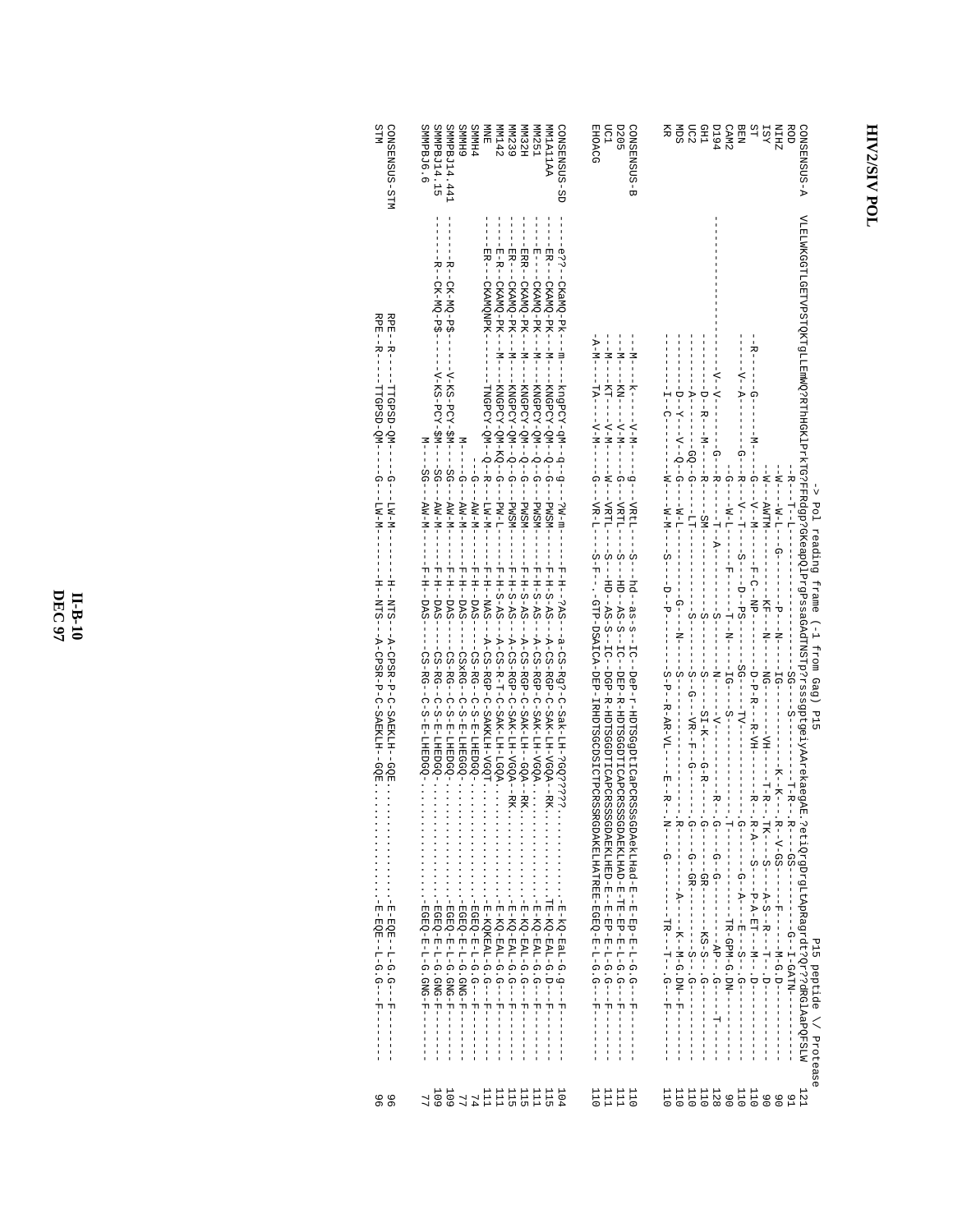| STM<br>CONSENSUS-STM R--                   | 6 HMMS<br><b>SMMH4</b><br>MM142<br>SMMPBJ14.441<br>MRI<br>E                                                  | MM239<br>MN32H<br><b>MN251</b><br>CONSENSUS-SD<br>AAILAIMW                                                                  | CONSENSUS-D<br>FORTC2                                             | EHOACG<br><b>D205</b><br>UC1<br>SUSENS<br>SUSENS<br>NO <sub>C</sub>                                   | GONSENSUS-A<br>552907<br>$CAM24$<br>$D194$<br>$D122$<br>$MDS$<br><b>REA</b><br>BER<br>REA<br>ROD<br>ZHIN             |                                      |
|--------------------------------------------|--------------------------------------------------------------------------------------------------------------|-----------------------------------------------------------------------------------------------------------------------------|-------------------------------------------------------------------|-------------------------------------------------------------------------------------------------------|----------------------------------------------------------------------------------------------------------------------|--------------------------------------|
| $R -$<br>$\frac{1}{1}$<br>$\frac{1}{1}$    | $R^--$<br>R--<br>$R^{--}$<br>$R^{--}$<br>$\frac{1}{1}$<br>$\frac{1}{1}$<br>변<br>변<br>円<br> <br>$\frac{1}{2}$ | $R$ – –<br>$R$ – –<br>$R$ – –<br>R--<br>$R$ – –<br>$-1$ + $-1$ + $-1$<br>$-1$ + $-1$ + $-1$<br>$-1$ + $-1$<br>$\frac{1}{4}$ |                                                                   | R-----R-H--<br>R----R-C-<br>R----K-C-<br>$R---K-C$<br>$-5 - -$<br>$\frac{1}{9}$<br>$-5 -$             | $-1$<br>$- H -$<br>$rac{1}{1}$<br>$\frac{1}{1}$<br>$-1 - 1 - 1$<br>$-1$ $-1$<br>$-1$ $-1$<br>H<br>--                 |                                      |
| $-10 -1 -1 - 0 - 0$<br>$-10 - 7 - -7 - -7$ | $L-Hd$<br>PH-T-<br>ローコ                                                                                       | $L-Hd$<br>$L-Hd$<br>$L-Hd$<br>ph-T<br>$L-HT$                                                                                |                                                                   | 부<br>ŧ                                                                                                | $R-N-$<br>- - コーコー<br>コーユーユート<br>ローユー                                                                                |                                      |
| ートーー<br>$-N-E--G-KIKG$                     | -D-K-K--G-AIKG<br>-D-K-K--G-AIKG<br>D-K-K-G-VIKG<br>$-K - H - G - -I K G$<br>--E---G--IKG                    | $-K-H$ -R- $-$ LKG<br>-k-e--G--IkG<br>--E--G--IKG<br>$-1 = -5 - -1 - 0$                                                     |                                                                   | $-D$ --H-NG-<br>$-9$ - $-1$ - $-1$<br>$-0$<br>$-5 - \Lambda -$                                        | Ţ<br>à<br>$I - K - K$<br>- - K - -<br>- K<br>- -<br>E-G-<br>$K----$<br>田 – G-<br>$E$ – $G$ – – $K$<br>ローー スーー<br>スーズ |                                      |
| ÷<br>루                                     | $-1 - -N - -1$<br>- 1- - - - - 1<br>$L--N---N$<br>투<br>$-M$                                                  |                                                                                                                             | $x$ --L--E<br>$\mathbf{X}=-\mathbf{L}=-\mathbf{E}$<br>$\mathsf I$ | $-L=-2M-$<br>-<br>N + - - - - - -<br>- F コート・トート コール・コール ファイン ファイン ファイン ファイル・ファイル コール コート コート コート・コート | ╬<br>$-LA$<br>NlpvAkiePiKimLKPGKDGP?lrQWPLTkEKiEALkEI<br>エーエーエーエス エーエーエーエーエーエーエーエーエー                                 | Protease<br>\/ Reverse Transcriptase |
| 226<br>226                                 | $304$<br>207<br><b>241</b><br>241<br>239                                                                     | 2445<br>2445<br>2445<br>234                                                                                                 | 51<br>1 1                                                         | 240<br>241<br>241<br>239                                                                              | 240<br>240<br>240<br>258<br>2440<br>220<br>240<br>240<br>220<br>220<br>221<br>674<br>38                              |                                      |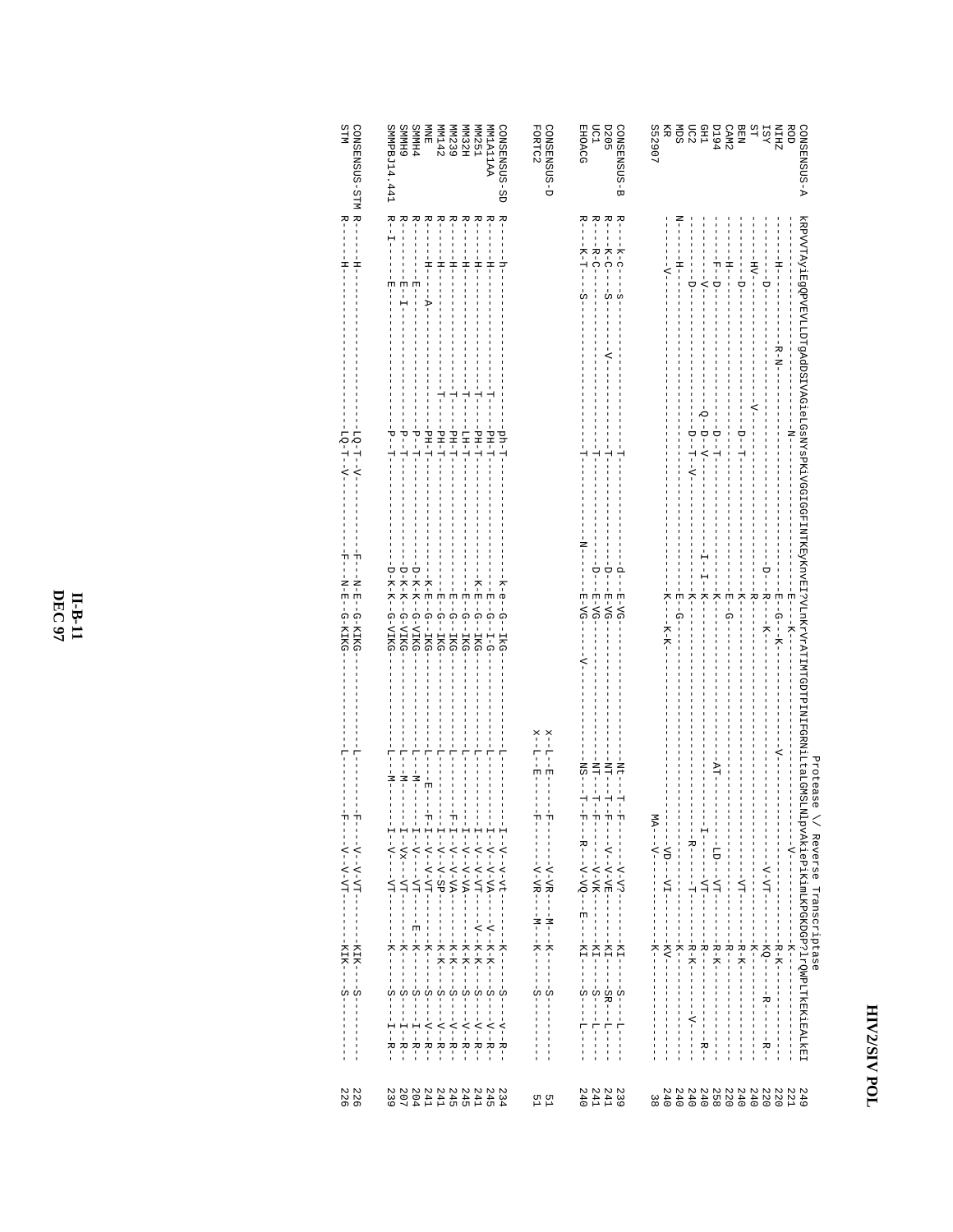| PAR<br>GONSENSUS-E                                                                 | STIM<br>CONSENSUS-STM                                         | SMMPBJ14.441<br><b>SMMH4</b><br>6 HMMS<br>NPE<br>MM142<br>MM32H<br><b>MM251</b><br><b>MMIA11AA</b><br>CONSENSUS-SD                                                                                                                                                                                                          | FORTC2<br>GONSENSUS-D                                   | <b>D205</b><br><b>EHOACG</b><br><b>DC1</b><br>GONSENSUS-B                                                                                                                            | S52907<br><b>BURE</b><br><b>BEN<br/>CAM2<br/>D194</b><br>ST<br>XSI<br>ZHIN<br>ROD<br>A-SUSMERSNOS<br>Ř                                                                                                                                                                                                                                                           |
|------------------------------------------------------------------------------------|---------------------------------------------------------------|-----------------------------------------------------------------------------------------------------------------------------------------------------------------------------------------------------------------------------------------------------------------------------------------------------------------------------|---------------------------------------------------------|--------------------------------------------------------------------------------------------------------------------------------------------------------------------------------------|------------------------------------------------------------------------------------------------------------------------------------------------------------------------------------------------------------------------------------------------------------------------------------------------------------------------------------------------------------------|
| ×<br>$\frac{1}{2}$<br>학<br>지                                                       | $\frac{1}{2}$<br>$\overset{-}{\Box}$                          | $-1 - 1 -$<br>ţ<br>i<br>T<br>÷<br>t<br>T<br>j<br>T<br>÷<br>$\frac{1}{\sqrt{2}}$<br>Ġ<br>Ġ<br>ř                                                                                                                                                                                                                              | ٦Ļ<br>۳                                                 | C                                                                                                                                                                                    | CEKMEKREGOLEEAPPTNPYNTPTFATKKOKNKWKWRMLIDFRELNKYTQdFTE1QLGIPHPAGLAKKKPRITATLYGDAYFSIPLOFRGYTA<br>--R-<br>۳<br>ᆽ                                                                                                                                                                                                                                                  |
| خ<br>ا<br>R-<br>w<br>ပှ                                                            |                                                               | $D-XX$                                                                                                                                                                                                                                                                                                                      | w<br>လှ                                                 |                                                                                                                                                                                      | R-<br>진                                                                                                                                                                                                                                                                                                                                                          |
| $\overline{A}$<br>$\overline{Y}$                                                   |                                                               | $-\frac{1}{K}$<br>$-\mathbf{R}$ –<br>침<br>R-<br>خ<br>۱                                                                                                                                                                                                                                                                      |                                                         |                                                                                                                                                                                      | $\mathbf{k}^-$<br>$\frac{1}{2}$<br>۳i<br>団                                                                                                                                                                                                                                                                                                                       |
| ₹<br>$\leq$                                                                        |                                                               | $\dot{z}$<br>$-\Delta$ -<br>$-\Delta$ -<br>╬<br>$\overline{z}$<br>$-\Delta$ -<br>$\overline{z}$<br>$\overline{z}$<br>$\overline{z}$                                                                                                                                                                                         | $-\Lambda$ - - - $\Lambda$ -<br>$-\Delta$ - $-\Delta$ - | 변<br>$\overline{z}$<br>$-\Delta$ -<br>$\frac{1}{1}$                                                                                                                                  | $\overline{z}$                                                                                                                                                                                                                                                                                                                                                   |
| KEMEQ<br>KEMEQ                                                                     | $-K -$<br>노<br>도                                              | --RK-<br>$-KK-$<br>봉<br>$-K$ <sup>-</sup><br>$-$ RK $-$<br>$-RK-$<br>ャトー<br>$-RK$<br>-RK-<br>$-RK$                                                                                                                                                                                                                          | 贵<br>부                                                  | -<br>0R--<br>-S-K-<br>변<br>ن.<br>ا<br>$\frac{1}{1}$<br>ن.<br>ا<br>ı<br>п                                                                                                             | 적<br>추<br>Ϋ́<br>$K--ST$<br>주                                                                                                                                                                                                                                                                                                                                     |
|                                                                                    |                                                               | ŧ                                                                                                                                                                                                                                                                                                                           |                                                         |                                                                                                                                                                                      |                                                                                                                                                                                                                                                                                                                                                                  |
| $-V$ -DPE<br>$-\Delta$ -DPE                                                        | $-\frac{1}{2}$<br>-p-G                                        | --<br>日-日<br>$-1 - E -$<br>しゃく<br>$-1 - E$<br>$\frac{1}{2}$<br>しーロー<br>$-1 - E$<br>しーロー<br>$-1-1$<br>$-1 - E$                                                                                                                                                                                                               | -DKE-<br><b>DKE</b>                                     | $-5P$<br>-udd-<br>-Ndd-<br>-Ndd-                                                                                                                                                     | $-K-$<br>$-K-$<br>t-<br>−d−<br>₫                                                                                                                                                                                                                                                                                                                                 |
| $\frac{1}{1}$<br>$\frac{1}{1}$<br>$-1 - 0 -$                                       | $\frac{1}{1}$<br>$\overline{\phantom{a}}$                     | $\frac{1}{1}$<br>$\frac{1}{1}$<br>$-1$ $-1$ $-1$ $-1$ $-1$ $-1$<br>$\frac{1}{1}$<br>$\frac{1}{1}$<br>т<br>т<br>т<br>$\begin{array}{c} \n 1 \\  1 \\  1\n \end{array}$<br>$-1$ $-1$ $-1$ $-1$<br>$\begin{array}{c} 1 \\ 1 \\ 1 \\ 1 \end{array}$<br>í                                                                        | н<br>Н<br>Í<br>J<br>----R----<br>$\mathsf I$<br>ı       | - - - - - - - - -<br>$-1 - 1 - -1$<br>I<br>Ļ<br>$\frac{1}{1}$<br>$-1 - 1 - 1 - 1 - 1$<br>I<br>$\begin{array}{c} 1 \\ 1 \\ 1 \\ 1 \end{array}$<br>$\frac{1}{2}$<br>$\frac{1}{1}$<br>I | $-1$ $-1$ $-1$ $-1$ $-1$ $-1$ $-1$<br>$-1$ $-1$ $-1$ $-1$ $-1$ $-1$ $-1$<br>$-1 - 1 - 1 - 1 - 1$<br>$--\mathbf{A}--\mathbf{M}--$<br>- - - - - - V - - - - - - - - -<br>$\frac{1}{1}$<br>- - - - - - - - E - - - V - - - - - - -<br>$\frac{1}{1}$<br>I<br>$\frac{1}{1}$<br>I<br>$\frac{1}{1}$<br>í<br>$\frac{1}{1}$                                               |
| $\mathbf{I}$<br>$\frac{1}{1}$<br>$- - - - - - - - - - - - -$<br>$-1$ - $-1$ - $-1$ | $\frac{1}{1}$<br>$\frac{1}{1}$<br>$- - - - -$<br>$- - \nabla$ | $\frac{1}{1}$<br>$\begin{array}{c} 1 \\ 1 \\ 1 \\ 1 \end{array}$<br>$-1$ $-1$ $-1$ $-1$ $-1$<br>$\begin{array}{c} \n 1 \\  1 \\  1\n \end{array}$<br>I<br>-----------<br>$-1$ - $-1$ - $-1$ - $-1$ - $-1$<br>$-1$ - $-1$ - $-1$ - $-1$<br>$-NT-X-X-X$ -<br>$\frac{1}{1}$<br>$-1 - 1 - 1$<br>$-1 - -1 -$<br>$-H -$<br>$-H -$ | ł<br>$\frac{1}{1}$<br>т<br>J<br>$TM$ – –<br>$TM = -$    | $\begin{array}{c} 1 \\ 1 \\ 1 \end{array}$<br>$- - - - - 5 - - - - - - - -$<br>Î<br>$\frac{1}{1}$<br>Ť,<br>$\sf I$<br>$-8 - -K -$<br>$-8 - -K -$<br>$---AR -$                        | FTLPsvNNaEPgKRYiYKVlPQGWKGSPAIFQytMRQv<br>$-1$ $-1$ $-1$ $-1$ $-1$<br>$-5 - -$<br>$-1$ $-1$ $-1$ $-1$<br>$\begin{array}{c} 1 \\ 1 \\ 1 \end{array}$<br>$-1$ $-1$ $-1$ $-1$<br>$\begin{array}{c} \n 1 \\  1 \\  1\n \end{array}$<br>í<br>I<br>I<br>$\frac{1}{1}$<br>$- - - - - - -$<br>$-1$ $-1$ $-1$ $-1$ $-1$<br>$-1$ H <sub>1</sub> + $-1$ + $-1$ + $-1$<br>I. |
| 126<br>126                                                                         | 3566                                                          | 3333333333300 セスフェード ちょうしょう                                                                                                                                                                                                                                                                                                 | $\begin{array}{c} 1.81 \\ 1.81 \end{array}$             | 3<br>6<br>6<br>8<br>7<br>6<br>7<br>6<br>7<br>6<br>7<br>6                                                                                                                             | 3<br>2 2 2 3 2 3 4 4 5 6 6<br>2 2 3 3 4 6 6 8 8                                                                                                                                                                                                                                                                                                                  |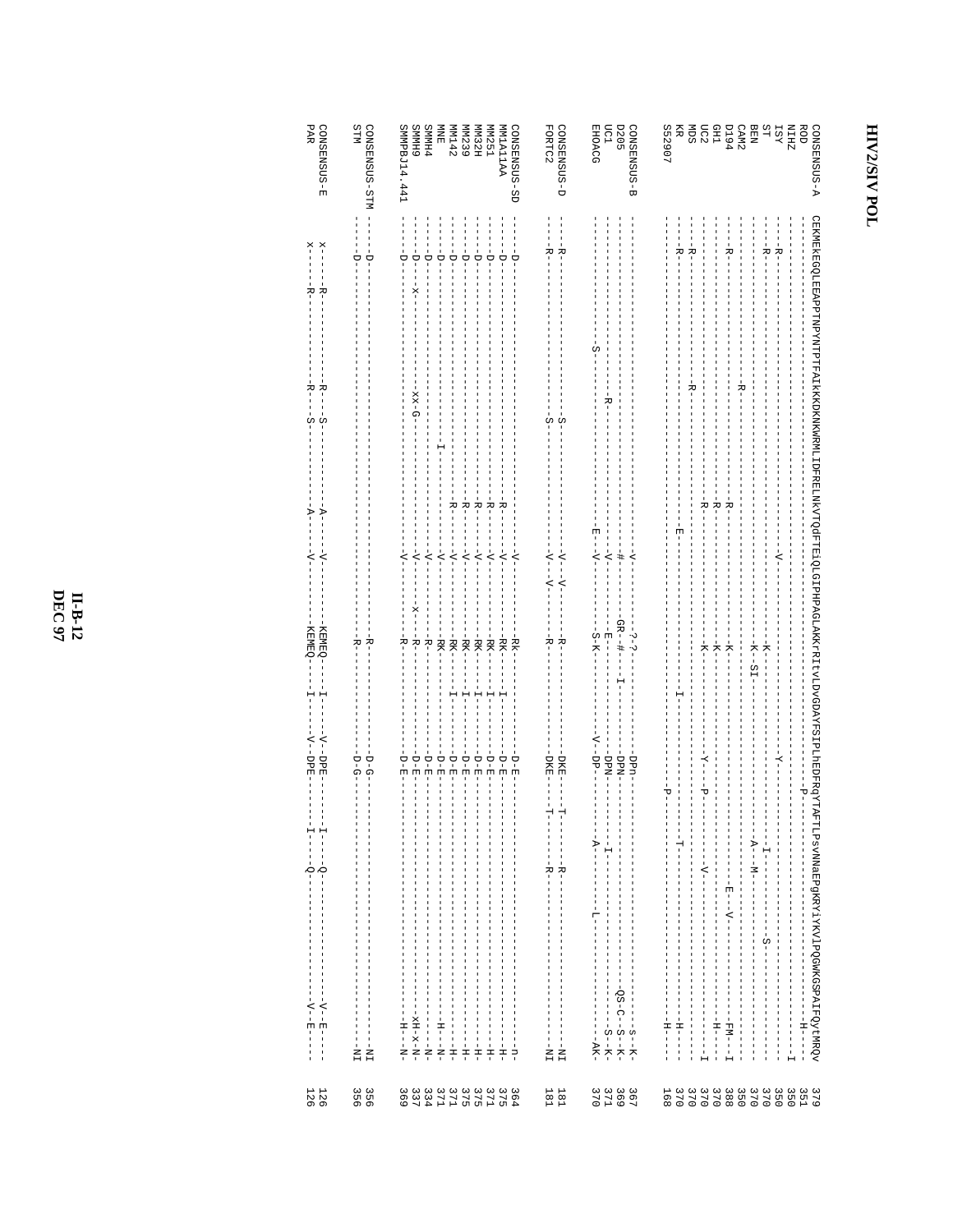| PAR<br>CONSENSUS-E                                                                                          | STIM<br>CONSENSUS-STM                                                                         | 6 HMMS<br><b>SMMH4</b><br>CONSENSUS-SD<br>SMMPBJ14.441<br>MN239<br>MN142<br><b>MM32H</b><br><b>MM251</b><br>AAILAIMM<br>目                                                                                                                                                                                                                                                                                                                                                                                                                                                                                                                                                                                                                                                                                                                                                               | CONSENSUS-D<br>FORTC2<br>LC1<br><b>D205</b><br>EHOACG<br>CONSENSUS-<br>ω                                                                                                                                                                                                                                                            | 552907<br><b>g</b> ge<br>BEN<br>CAM2<br>D194<br>ROD<br>Ř<br>NIEN<br>TSY<br>NIEN<br>A-SUSMERSOC                                                                                                                                                                                                                                                                                                                                                          |
|-------------------------------------------------------------------------------------------------------------|-----------------------------------------------------------------------------------------------|-----------------------------------------------------------------------------------------------------------------------------------------------------------------------------------------------------------------------------------------------------------------------------------------------------------------------------------------------------------------------------------------------------------------------------------------------------------------------------------------------------------------------------------------------------------------------------------------------------------------------------------------------------------------------------------------------------------------------------------------------------------------------------------------------------------------------------------------------------------------------------------------|-------------------------------------------------------------------------------------------------------------------------------------------------------------------------------------------------------------------------------------------------------------------------------------------------------------------------------------|---------------------------------------------------------------------------------------------------------------------------------------------------------------------------------------------------------------------------------------------------------------------------------------------------------------------------------------------------------------------------------------------------------------------------------------------------------|
| ÖΩ<br>w<br>-77<br>Ę                                                                                         | $-$ B--<br>$-R-$<br>-<br>11-<br>녑                                                             | $-L\Gamma\Lambda-$<br>÷<br>Ė-<br>$-171-$<br>$-NTL$<br>$-NTL$<br>$-NTL$<br>$-LT\Lambda$<br>FT-<br>$-LIV-$                                                                                                                                                                                                                                                                                                                                                                                                                                                                                                                                                                                                                                                                                                                                                                                | $\frac{1}{\sqrt{1}}$<br>$\frac{1}{\sqrt{1}}$<br>ーー<br>÷-<br>-- 2 - - 11 -<br>i,<br>$-5$<br>$-5$<br>s-<br>ú<br>$-1 - 1 -$<br>$-1 - 1 -$<br>$\frac{1}{1}$<br>변<br>FI-                                                                                                                                                                 | $-K$ - $-1$<br>$-2 - -1 - -1 - -$<br>-K----H-<br>$-5 - -1 - -$<br>$-1 - 1 -$<br>$- - -1 - 7 - - -$<br>ーーーーー<br>$-1$ $-1$ $-1$<br>$\frac{1}{4}$<br>$-1$<br>$-17V -$                                                                                                                                                                                                                                                                                      |
| 투<br>부<br>$-G-N-SMT---T$<br>$G-N-SM-L$                                                                      | ÷<br>⊦<br>R-                                                                                  | -¤−<br>i<br>K<br>$-K$ – $K$<br>부<br>-k<br>- -<br>÷<br>⊢<br>÷<br>⊢<br>÷<br>⊢<br>÷<br>⊦<br>÷<br>⊢<br>R-                                                                                                                                                                                                                                                                                                                                                                                                                                                                                                                                                                                                                                                                                                                                                                                   | $-\Delta$ -<br>w<br>w<br>က် လုံ<br>т                                                                                                                                                                                                                                                                                                | LEPFRKANpDv1?1QYNDDILIIASDRTdILEASDRTdILENtvvLQLKELLNJGLGFSTPdEKFQKDPPyqWNGYELWPTKWKLQXtIQLAQKEVWTVYDIQK<br>$\frac{1}{\Omega}$<br>ဂှ<br>Ö<br>ဂူ<br>-RT-<br>.<br>포-<br>¤−                                                                                                                                                                                                                                                                                |
| $-RM-V$ -<br>$-BZ - C - C - C - C$<br>$-5M - 1$                                                             | $\frac{1}{2}$<br>Ż                                                                            | $-5-$<br>$-SI--S-FE$<br>$-51 -$<br>$-51 -$<br>$-21 -$<br>$-21 - -$<br>$-51$<br>$-52-$<br>Ť<br>$-51-$<br>$-10$<br>$\frac{1}{1}$                                                                                                                                                                                                                                                                                                                                                                                                                                                                                                                                                                                                                                                                                                                                                          | $R - S$<br>$R = -S$ .<br>$R = -S$ .<br>$R = -S$ .<br>$-MI$<br>$-MM$ -<br>$-Mq-$<br>$-MP-$<br>ť<br>$-\frac{1}{1}$                                                                                                                                                                                                                    | $R - I -$<br>C                                                                                                                                                                                                                                                                                                                                                                                                                                          |
| 팀<br>FD-<br>RE-<br>$R_E$ – –<br>LK-                                                                         | 団<br>固<br>피<br>먹                                                                              | Î<br>$\frac{1}{2}$<br>÷,<br>,<br>因<br>団<br>団<br>団<br>団<br>固<br>団<br>먹<br>IJ<br>피<br>피<br>먹<br>피<br>피<br>먹<br>먹                                                                                                                                                                                                                                                                                                                                                                                                                                                                                                                                                                                                                                                                                                                                                                          | 부<br>$\frac{1}{2}$<br>団<br>団<br>固<br>Ħ<br>団<br>団<br>FK-<br>$-K-$<br>FK-<br>FK-                                                                                                                                                                                                                                                      | 변<br>별<br>$-K$ -<br>견<br>두                                                                                                                                                                                                                                                                                                                                                                                                                              |
| $-5K -$<br>$-L-X-K-$<br>$-X-X-T$                                                                            |                                                                                               |                                                                                                                                                                                                                                                                                                                                                                                                                                                                                                                                                                                                                                                                                                                                                                                                                                                                                         | 푸<br>푸<br>$-K$<br>$-1$ $-1$<br>$-KR$ -<br>$-K$ -                                                                                                                                                                                                                                                                                    | -<br>1<br>1<br>퍼<br>------<br>÷<br>−<br>Ŧ<br>R-1<br>Ģ                                                                                                                                                                                                                                                                                                                                                                                                   |
| 固<br>団<br>۳ļ<br>변<br>ᅑ<br>ᄫ                                                                                 | E-1-RD-<br>団<br>$-BD$                                                                         | E-1-R-T-<br>団<br>변<br>団<br>因 - - - 72 - TT -<br>면<br>변<br>E-1-R-T-<br>ローー<br>$-R-T-$<br>$-1 - R - T -$<br>--<br>B-H-<br>$-2 - 1.$<br>- H-T-<br>$-1$                                                                                                                                                                                                                                                                                                                                                                                                                                                                                                                                                                                                                                                                                                                                     | 뿌<br><b>E-1-R-D-</b><br>$-P$ -R-D-<br>변<br>団<br>변<br>변                                                                                                                                                                                                                                                                              | $-1 - 1$<br>R-<br>부<br>$-10$<br>÷<br>÷<br>Ĥ                                                                                                                                                                                                                                                                                                                                                                                                             |
| $\frac{1}{1}$<br>$\frac{1}{1}$<br>÷<br> <br>$\frac{1}{2}$<br>$\frac{1}{2}$                                  | $\frac{1}{1}$<br>$\overline{\phantom{a}}$<br>I<br>$\frac{1}{1}$                               | Ż<br> <br>$-1$ $-1$ $-1$ $-1$ $-1$ $-1$ $-1$<br>$\frac{1}{2}$<br>$\begin{array}{c} \n 1 \\  1 \\  1\n \end{array}$<br>$\begin{array}{c} \n 1 \\  1 \\  1\n \end{array}$<br>T<br>Ť<br>I<br>$\mathsf I$<br>I<br>$\begin{array}{c} 1 \\ 1 \\ 1 \end{array}$<br>Ţ<br>$\mathsf I$<br>Ţ<br>J<br>T<br>$\frac{1}{1}$<br>I.                                                                                                                                                                                                                                                                                                                                                                                                                                                                                                                                                                      | $\mathbb{F}$<br>$\begin{array}{c} 1 \\ 1 \\ 1 \end{array}$<br>$-1$ $-1$ $-1$ $-1$<br>$\frac{1}{1}$<br>$\frac{1}{1}$<br>$\frac{1}{1}$<br>Ť.<br>j.<br>I<br>$\mathsf I$<br>т<br>J.<br>$\overline{\phantom{a}}$<br>J,<br>т<br>Ţ<br>1<br>л<br>1                                                                                          | $\frac{1}{1}$<br>$\frac{1}{1}$<br>$\begin{array}{c} 1 \\ 1 \\ 1 \end{array}$<br>$\mathbf{I}$<br>$\mathsf I$<br>I<br>Ţ<br>$\frac{1}{1}$<br>I<br>ı<br>1<br>Ť.<br>1<br>$\mathbf{I}$                                                                                                                                                                                                                                                                        |
| $- - - - - - - - - -$<br>$- - - - - - - - - -$<br>Ţ<br>$\mathbf{I}$<br>$-1 - 2 - 1 - 1$<br>$-1 - 2 - 1 - 1$ | I<br>$\frac{1}{1}$<br>т<br>Ţ<br>$\frac{1}{1}$<br>$-1 - K - 1$                                 | I<br>$\begin{array}{c} \n 1 \\  1 \\  1\n \end{array}$<br>$\begin{array}{c} \n 1 \\  1 \\  1\n \end{array}$<br>т<br>$\begin{array}{c} 1 \\ 1 \\ 1 \end{array}$<br>I.<br>$\frac{1}{1}$<br>$\frac{1}{1}$<br>I.<br>Î.<br>I.<br>I<br>I<br>$\frac{1}{1}$<br>$\frac{1}{1}$<br>I<br>I<br>$\frac{1}{1}$<br>$\frac{1}{1}$<br>Í<br>$\frac{1}{1}$<br>т<br>$\begin{array}{c} \n 1 \\  1 \\  1\n \end{array}$<br>$\begin{array}{c} \rule{0pt}{2.5ex} \rule{0pt}{2.5ex} \rule{0pt}{2.5ex} \rule{0pt}{2.5ex} \rule{0pt}{2.5ex} \rule{0pt}{2.5ex} \rule{0pt}{2.5ex} \rule{0pt}{2.5ex} \rule{0pt}{2.5ex} \rule{0pt}{2.5ex} \rule{0pt}{2.5ex} \rule{0pt}{2.5ex} \rule{0pt}{2.5ex} \rule{0pt}{2.5ex} \rule{0pt}{2.5ex} \rule{0pt}{2.5ex} \rule{0pt}{2.5ex} \rule{0pt}{2.5ex} \rule{0pt}{2.5ex} \rule{0$<br>I<br>$\frac{1}{1}$<br>I.<br>г<br>I<br>$\frac{1}{1}$<br>$\frac{1}{1}$<br>$\frac{1}{1}$<br>Í<br>I | $----17E---$<br>$- - -1$ H $-$<br>I<br>J<br>$\mathbf{I}$<br>$\frac{1}{1}$<br>$\mathbf{I}$<br>$\begin{array}{c} \rule{0.2cm}{0.15mm} \end{array}$<br>I<br>Ţ<br>Ţ<br>Ţ<br>$\begin{array}{c} 1 \\ 1 \end{array}$<br>$\frac{1}{1}$<br>$-1$<br>$-1$<br>$-1$<br>$-1$<br>$-1$<br>т<br>$\frac{1}{1}$<br>$\frac{1}{1}$<br>Ţ<br>$\frac{1}{1}$ | $-1 - 1 - 1 - 1$<br>$\begin{array}{c} 1 \\ 1 \\ 1 \end{array}$<br>$\sf I$<br>$\mathsf I$<br>$\begin{bmatrix} 1 \\ 1 \\ 1 \end{bmatrix}$<br>$\begin{array}{c} 1 \\ 1 \\ 1 \end{array}$<br>$\begin{array}{c} \n 1 \\  1 \\  1\n \end{array}$<br>$\mathbf{I}$<br>т<br>$\frac{1}{1}$<br>$\frac{1}{1}$<br>Ţ<br>$-122 - 1 - 1$<br>ł<br>$\frac{1}{1}$<br>ţ<br>Ļ<br>$\frac{1}{1}$<br>т<br>Ť                                                                     |
| $\mathbf{I}$<br>$\frac{1}{1}$<br>$\frac{1}{2}$<br>$\frac{1}{1}$                                             | -------<br>$\begin{array}{c} 1 \\ 1 \\ 1 \\ 1 \end{array}$<br>$\frac{1}{1}$<br>$\overline{1}$ | $\begin{array}{c} 1 \\ 1 \\ 1 \\ 1 \end{array}$<br>п<br>$\begin{bmatrix} 1 \\ 1 \\ 1 \\ 1 \end{bmatrix}$<br>т<br>I<br>I<br>т<br>$\frac{1}{1}$<br>$\frac{1}{1}$<br>$\frac{1}{1}$<br>$\frac{1}{1}$<br>$-1$ $-1$ $-1$ $-1$ $-1$ $-1$ $-1$<br>$\begin{array}{c} \n 1 \\  1 \\  1\n \end{array}$<br>$-1$ $-1$ $-1$ $-1$ $-1$ $-1$ $-1$ $-1$<br>Ţ<br>I.<br>$\frac{1}{1}$<br>$\frac{1}{1}$<br>$\begin{array}{c} 1 \\ 1 \\ 1 \end{array}$<br>Î.<br>I.                                                                                                                                                                                                                                                                                                                                                                                                                                           | $- - - - - - - - - - - - - - -$<br>$\begin{array}{c} 1 \\ 1 \\ 1 \end{array}$<br>п<br>п<br>J.<br>$-1$ $-1$ $-1$ $-1$ $-1$ $-1$<br>$\frac{1}{1}$<br>$\frac{1}{1}$<br>$\frac{1}{1}$<br>ļ<br>$\frac{1}{1}$<br>$\frac{1}{1}$<br>$\frac{1}{1}$<br>$\frac{1}{1}$<br>$\frac{1}{1}$                                                         | EVGVLNWAAQ1YpGIKTkhLCrLIrGKMT1TERVQWTE<br>$- - - - - - - - -$<br>$\sf I$<br>I<br>$\sf I$<br>$\frac{1}{1}$<br>$\overline{\phantom{a}}$<br>Ţ<br>$\frac{1}{1}$<br>ţ<br>$-1$ $-1$ $-1$ $-1$ $-1$ $-1$ $-1$<br>$\begin{array}{c} \n 1 \\  1 \\  1\n \end{array}$<br>Ţ<br>T<br>$\mathbf{I}$<br>1<br>$-1$ $-1$ $-1$ $-1$ $-1$ $-1$<br>$\frac{1}{1}$<br>$\frac{1}{1}$<br>Í<br>$\frac{1}{1}$<br>$\begin{array}{c} 1 \\ 1 \\ 1 \end{array}$<br>$\frac{1}{1}$<br>Ţ |
| 250<br>256                                                                                                  | 486<br>486                                                                                    | 464<br>4 5 6 6 6 6<br>9 6 6 6 6 6 6<br>4 5 7 5 7 5<br><b>501</b><br>499                                                                                                                                                                                                                                                                                                                                                                                                                                                                                                                                                                                                                                                                                                                                                                                                                 | 4 4 9 9<br>4 9 9 1<br>$\begin{array}{c} 311 \\ 311 \end{array}$<br>005                                                                                                                                                                                                                                                              | 480<br>480<br>508<br>481                                                                                                                                                                                                                                                                                                                                                                                                                                |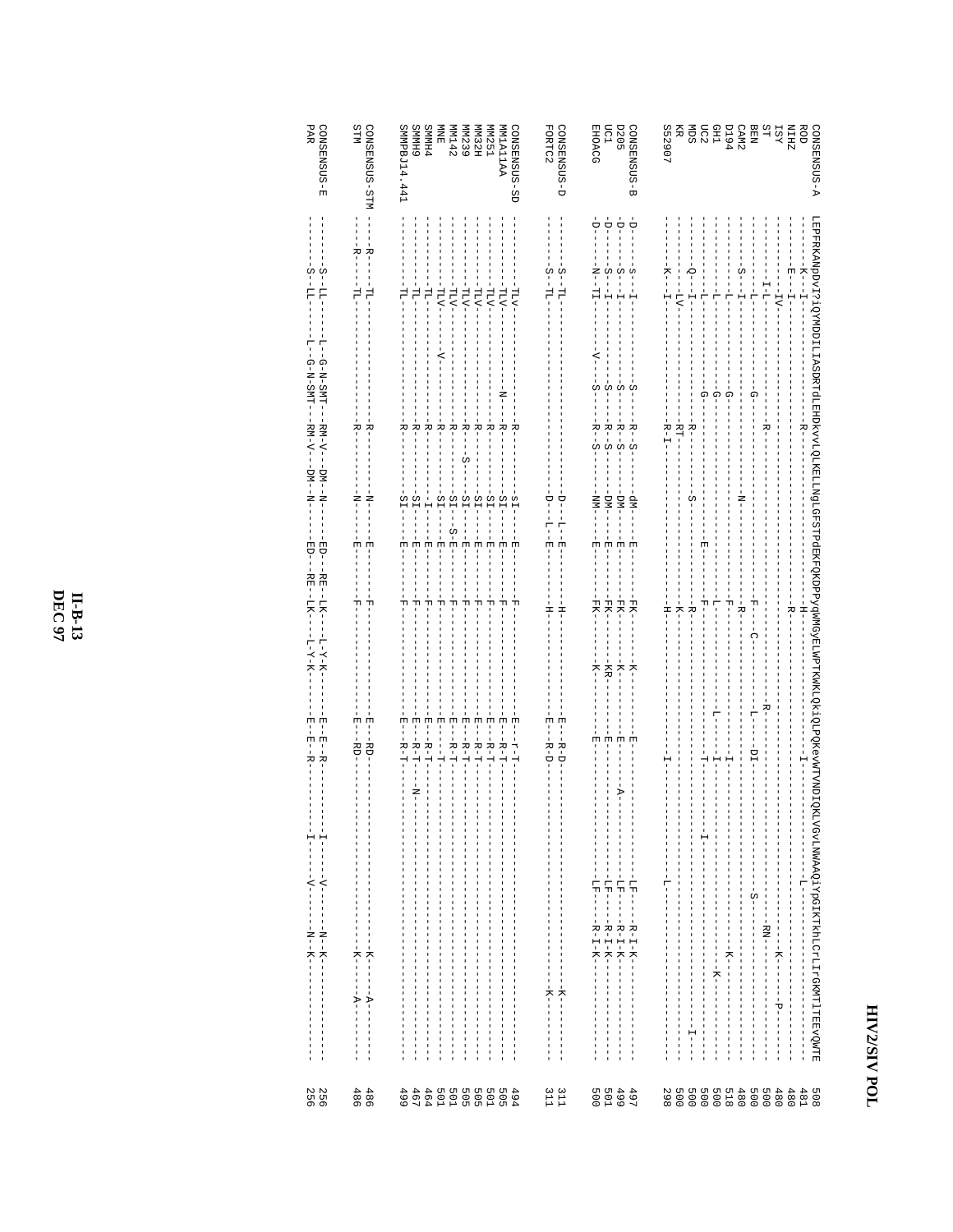| PAR<br>$CONSENSEUS - E$                                                                                               | CONSENSUS-SO<br><b>CMMMS</b><br>SMMLIB1                                                 | STIM<br>CONSENSUS-SIM M--                                                       | SMMPBJ14.441<br>6 HMMS                                                                                                                                           | <b>SMMH4</b>                                                  | NINE<br><b>MM142</b>                                                                                               | MM239<br><b>MM32H</b>                                                                                                                                                                                                                                                                                                                                                                                                                      | L <sub>5</sub> ZMM                                                | CONSENSUS-SD<br>MAILAIMM                                                                        | FORTC2<br>CONSENSUS-D                                                                                                                                                                                                                                                                                                                                                                                                                          | <b>D205</b><br><b>EHOACG</b><br>nc1                                                                                                                                               | CONSENSUS-B                 | S52907<br>Ř                                                                                                |                                                   | <b>BESE</b>                                                                                                                           | <b>P6Td</b>                                                                                                                                                                         | BEN<br>CAM2                                                                                                                                                                                                                                                                                                                                                                                                                                                                                         | SΤ<br><b>IST</b>                                                                                                                                       | <b>ZHIN</b><br><b>ROD</b><br>GONSENSUS-A                                                                                                  |
|-----------------------------------------------------------------------------------------------------------------------|-----------------------------------------------------------------------------------------|---------------------------------------------------------------------------------|------------------------------------------------------------------------------------------------------------------------------------------------------------------|---------------------------------------------------------------|--------------------------------------------------------------------------------------------------------------------|--------------------------------------------------------------------------------------------------------------------------------------------------------------------------------------------------------------------------------------------------------------------------------------------------------------------------------------------------------------------------------------------------------------------------------------------|-------------------------------------------------------------------|-------------------------------------------------------------------------------------------------|------------------------------------------------------------------------------------------------------------------------------------------------------------------------------------------------------------------------------------------------------------------------------------------------------------------------------------------------------------------------------------------------------------------------------------------------|-----------------------------------------------------------------------------------------------------------------------------------------------------------------------------------|-----------------------------|------------------------------------------------------------------------------------------------------------|---------------------------------------------------|---------------------------------------------------------------------------------------------------------------------------------------|-------------------------------------------------------------------------------------------------------------------------------------------------------------------------------------|-----------------------------------------------------------------------------------------------------------------------------------------------------------------------------------------------------------------------------------------------------------------------------------------------------------------------------------------------------------------------------------------------------------------------------------------------------------------------------------------------------|--------------------------------------------------------------------------------------------------------------------------------------------------------|-------------------------------------------------------------------------------------------------------------------------------------------|
| $\begin{array}{ccc} -2 & -1 & -1 \\ -2 & -1 & -1 \\ -1 & -1 & -1 \end{array}$<br>$-4$<br>$\mathbb{F}$<br>Κ-<br>Ω<br>Ω |                                                                                         | $N -$<br>$-XN -$<br>$-4A-$                                                      | $\geq -1$<br>$-1$<br>$-1 - 2 -$<br>$-K-$<br>$-5$<br>Κ-<br>۲Ö<br>t                                                                                                | $-1$<br>$-7 - -$<br>$\ddot{z}$                                | $-1$<br>$N -$<br>$-7 - 7 -$<br>$\frac{1}{4}$<br>$-1 - K -$<br>$\frac{1}{7}$                                        | $-1$<br>$M---Y---Y$<br>$-1 - 1 - 1 - 1 - 1$                                                                                                                                                                                                                                                                                                                                                                                                | $-1$<br>$\frac{1}{2}$<br>п                                        | $M$ ––– $X$ ––– $M$<br>$-1$                                                                     | $-1$<br>$-1$<br>$- -X - -$<br>$\mathsf I$<br>$-X---K-$                                                                                                                                                                                                                                                                                                                                                                                         | $FQ = -K -$<br>$-5 -$<br>$-2 - 5 -$<br>$\frac{1}{\vert \mathbf{z} \vert}$<br>国<br>固                                                                                               | $-Q$<br>$-K$<br>$-K$<br>$E$ | ᆽ                                                                                                          | $RV - -$                                          | -<br>H<br>- - - -<br>×<br>i                                                                                                           | ÷.<br>주                                                                                                                                                                             | $-7$<br>I<br>I                                                                                                                                                                                                                                                                                                                                                                                                                                                                                      | ΚĻ<br>ΚĻ                                                                                                                                               | 하<br>$-R$ –<br>$- - K - - -$                                                                                                              |
| - K-<br>ᄷ<br>$\frac{1}{1}$<br>R-<br>ᅒ<br>$-NE$<br>2<br>$\mathbf{N}-\mathbf{T}$<br>투<br>z                              |                                                                                         | Ю<br>$-2$<br>R-D-P<br>$R-D-P$<br>$\overline{\phantom{a}}$<br>$\overline{\zeta}$ | Ω<br>∩<br>ם-ם-<br>-<br>$-5 - -$<br>언<br>$-1 - S$<br>$\frac{1}{5}$                                                                                                | Ω<br>$-d-5-$<br>$\mathsf I$<br>Ţ<br>$\frac{1}{4}$<br>$-1 - S$ | Ω<br>Ω<br>$--S-FF$<br>$-d - D -$<br>$\frac{1}{1}$<br>$\frac{1}{1}$<br>$\mathbf{N}-\mathbf{N}$<br>$\frac{1}{2} - 5$ | C<br>Ω<br>$\mathsf I$<br>$- -d - d - -$<br>$-5 -5 -$<br>$\frac{1}{1}$<br>$\frac{1}{1}$<br>$I-S$<br>$1 - S$                                                                                                                                                                                                                                                                                                                                 | Ω<br>т<br>-1<br>$-5 -$<br>ł<br>$1 - S$<br>$I-N$ -                 | Ω<br>$-5-$<br>$\vec{q}$ – $\vec{p}$<br>$\frac{1}{2}$                                            | ∩<br>Ω<br>ł<br>$S - P$<br>$S - P -$<br>$-4-$<br>$\frac{1}{1}$                                                                                                                                                                                                                                                                                                                                                                                  | w<br>w<br>w<br>ł<br>K-GVP-<br>K-RVP<br>K-GVP                                                                                                                                      | S<br>Ť<br>K-gVP.            | ∩                                                                                                          |                                                   | т<br>$\overline{K}$<br>ł<br>$-5 - 3$<br>$-1 - N$                                                                                      | w<br>$\overline{\phantom{a}}$<br>ł<br>면<br>ŧ<br>$-5 - 5 - 1$                                                                                                                        | $-1 - 1 -$<br>$-1 - 1 - 8 - 6H - 7$                                                                                                                                                                                                                                                                                                                                                                                                                                                                 | ှ                                                                                                                                                      | LABAELBEN?iILsQeQBGhYYQEEKeLEATvqKdQdnQWtYKiHQ?ekiLKvGKyaKiKnthtngvrLLAqVVQKIGKEALVJwGRiPKFHIPVBRetWBQWWDnYWQVTWiPdW7FVIXLaFW<br>$-7 - 7$ |
| ດ ທ                                                                                                                   |                                                                                         | w<br>S                                                                          |                                                                                                                                                                  | ł<br>л.                                                       | ŧ                                                                                                                  | ł<br>Ť<br>J<br>$\omega$ $\omega$ $\omega$ $\omega$ $\omega$ $\omega$<br>$\frac{1}{1}$<br>ł                                                                                                                                                                                                                                                                                                                                                 | w                                                                 | w<br>C                                                                                          | w<br>S                                                                                                                                                                                                                                                                                                                                                                                                                                         | <b>LNLA</b><br>$-$ NLA $-$<br>$-$ NLA $-$                                                                                                                                         | $-NTM -$                    |                                                                                                            |                                                   |                                                                                                                                       | $-4-$                                                                                                                                                                               |                                                                                                                                                                                                                                                                                                                                                                                                                                                                                                     | $-\Delta - -G - -$                                                                                                                                     | 넊<br>$-2 - -6 - -$                                                                                                                        |
| GDR-<br>GDR<br>FPQ.<br>ŌЧ.                                                                                            |                                                                                         | ᅿ<br>피                                                                          | ヨワー<br>$-0.5$<br>면<br>흰                                                                                                                                          | ED-V-<br>÷<br>!                                               | $-EB$<br>ĖP-<br>÷<br>ا<br>T                                                                                        | $-1 - 2D - -$<br>$-EBD - -$<br>별<br>٠Ï                                                                                                                                                                                                                                                                                                                                                                                                     | $-5D-$<br>ED-<br>피                                                | ED-<br>면<br>피                                                                                   | 巴<br>F<br>ED-                                                                                                                                                                                                                                                                                                                                                                                                                                  | $\frac{1}{2}$<br>$-GM - N - -$<br>$GNR -$                                                                                                                                         | $-10$                       | 団<br>ם<br> <br> <br>Ļ                                                                                      | $-2 - 5 - - 5 - 1$                                | 団<br>団<br>$\frac{1}{2}$<br>п                                                                                                          | $- - -$ C $-$ KV $-$<br>$-1 - -1 -$                                                                                                                                                 | $-1$ = $-1$                                                                                                                                                                                                                                                                                                                                                                                                                                                                                         | $-99-$                                                                                                                                                 | 님<br>-<br>1                                                                                                                               |
|                                                                                                                       |                                                                                         |                                                                                 | C<br>$\frac{1}{24}$                                                                                                                                              | $\overline{\mathrm{A}}$ –                                     |                                                                                                                    |                                                                                                                                                                                                                                                                                                                                                                                                                                            |                                                                   |                                                                                                 |                                                                                                                                                                                                                                                                                                                                                                                                                                                | $- -\Lambda - -$<br>$-1$<br>$-1$                                                                                                                                                  | $- -\Lambda - -$            | $\overline{\zeta}$                                                                                         | $\overline{A}$                                    |                                                                                                                                       | $\frac{1}{1}$<br>H-<br>—<br>T                                                                                                                                                       |                                                                                                                                                                                                                                                                                                                                                                                                                                                                                                     | $-4-$                                                                                                                                                  | -c--rc-b-kxzxdx----<br>$-1$                                                                                                               |
| w<br>C                                                                                                                |                                                                                         | $H - T$<br>Η<br>부                                                               | Ξ<br>Ţ<br>FI-                                                                                                                                                    | $\frac{1}{1}$<br>ł                                            | $-L-H$ -<br>$L-H$<br>Ť<br>$\frac{1}{1}$                                                                            | $-H - I -$<br>$-1 - 1 - H -$                                                                                                                                                                                                                                                                                                                                                                                                               | $-1$                                                              | $H - T -$<br>$F - H$<br>$-1$                                                                    | Ξ<br>Ŧ                                                                                                                                                                                                                                                                                                                                                                                                                                         | Ξ<br>Ξ<br>ᄑ                                                                                                                                                                       | H                           |                                                                                                            |                                                   |                                                                                                                                       |                                                                                                                                                                                     |                                                                                                                                                                                                                                                                                                                                                                                                                                                                                                     |                                                                                                                                                        |                                                                                                                                           |
|                                                                                                                       |                                                                                         | οŏ                                                                              | $-QV - R - -$<br>$QV - R -$<br>I                                                                                                                                 | $-0V$ -<br>$-KV - -$                                          | $-2V - - - -$                                                                                                      | $-2V - - - -$<br>$-2V - - - -$                                                                                                                                                                                                                                                                                                                                                                                                             | $-0V$<br>$-NQ$                                                    | $-\Delta b$<br>$\frac{1}{1}$                                                                    | $-\Lambda$ --S<br>$-\Lambda--S$                                                                                                                                                                                                                                                                                                                                                                                                                | <b>E-N--N-</b><br>団<br>$E - V - -$<br>$-4-1$<br>$\frac{1}{1}$                                                                                                                     | $E - -V - -$                |                                                                                                            |                                                   |                                                                                                                                       | $-2$                                                                                                                                                                                |                                                                                                                                                                                                                                                                                                                                                                                                                                                                                                     |                                                                                                                                                        |                                                                                                                                           |
|                                                                                                                       |                                                                                         | I<br>-- 4------------<br>$\overline{1}$<br>$-\Delta$ -<br>$\blacksquare$        | $-1 - x - 1 - - - -1$<br>Ť<br>÷<br>!                                                                                                                             | $-1 - 1 - 1 -$<br>$\frac{1}{1}$                               | $-2DN$                                                                                                             |                                                                                                                                                                                                                                                                                                                                                                                                                                            |                                                                   | - - - - - KDV - - - - - TD - - - -<br>$---P54$                                                  | $-1 - 2Q - 1 - 1$                                                                                                                                                                                                                                                                                                                                                                                                                              | $\frac{1}{1}$<br>-1<br>$\mathsf I$<br>$-1$<br>$-1$                                                                                                                                | $\frac{1}{4}$<br>$-1 - 0 -$ | $\frac{1}{1}$<br>$\frac{1}{1}$<br>$\frac{1}{1}$<br>Ť                                                       | $\frac{1}{1}$<br>Ť<br>т                           | $\frac{1}{1}$<br>$\frac{1}{1}$<br>$\begin{array}{c} 1 \\ 1 \\ 1 \\ 1 \end{array}$<br>$\mathbf{I}$<br>$\mathsf I$<br>$\frac{1}{1}$     | $- - - - - - - - - -$<br>$-1 - 1 -$<br>I<br>ŧ<br>$\mathsf I$<br>L                                                                                                                   | $\begin{array}{c} \n 1 \\  1 \\  1\n \end{array}$<br>$\begin{array}{c} \rule{0pt}{2ex} \rule{0pt}{2ex} \rule{0pt}{2ex} \rule{0pt}{2ex} \rule{0pt}{2ex} \rule{0pt}{2ex} \rule{0pt}{2ex} \rule{0pt}{2ex} \rule{0pt}{2ex} \rule{0pt}{2ex} \rule{0pt}{2ex} \rule{0pt}{2ex} \rule{0pt}{2ex} \rule{0pt}{2ex} \rule{0pt}{2ex} \rule{0pt}{2ex} \rule{0pt}{2ex} \rule{0pt}{2ex} \rule{0pt}{2ex} \rule{0pt}{2ex} \rule{0pt}{2ex} \rule{0pt}{2ex} \rule{0pt}{2ex} \rule{0pt}{$<br>$\frac{1}{1}$<br>$\mathsf I$ | $-1 - 1 - 1$<br>$\begin{bmatrix} 1 & 1 \\ 1 & 1 \\ 1 & 1 \end{bmatrix}$<br>I<br>÷<br>$\frac{1}{1}$<br>$\frac{1}{1}$<br>$\mathsf I$<br>ı<br>$\mathsf I$ | $-1$ $-1$ $-1$ $-1$ $-1$ $-1$ $-1$ $-1$<br>$-1$ $-1$ $-1$ $-1$<br>$\mathbf{I}$                                                            |
|                                                                                                                       | ARP-IRP-#CSRI-----<br>AR?-???-???I--                                                    | $AD -$<br>$\frac{1}{1}$<br>i<br>I<br>변 년<br>   <br>                             | J.<br>$\overline{\phantom{a}}$<br>J<br>J.<br>H<br>$\blacksquare$<br>は<br>- - -<br>- -                                                                            | $-11D -$<br>ı<br>I.<br>т<br>л.<br>$\mathbf{I}$<br>л.<br>л.    | $\blacksquare$<br>$-1 - 2$                                                                                         | $\begin{aligned} &\frac{1}{1}--2\mathbb{E}\left[-\frac{1}{1}+\frac{1}{2}+\frac{1}{2}+\cdots+\frac{1}{2}\right] \\ &\frac{1}{1}--2\mathbb{E}\left[-\frac{1}{1}+\frac{1}{2}+\cdots+\frac{1}{2}\right] \\ &\frac{1}{1}--2\mathbb{E}\left[-\frac{1}{1}+\cdots+\frac{1}{2}\right] \\ &\frac{1}{1}--2\mathbb{E}\left[-\frac{1}{1}+\cdots+\frac{1}{2}\right] \\ &\frac{1}{1}--2\mathbb{E}\left[-\frac{1}{1}+\cdots+\frac{1}{2}\right] \\ &\frac{$ |                                                                   | $-10-$<br>$\mathbf{I}$<br>J<br>$\frac{1}{1}$<br>I<br>$\overline{\phantom{a}}$<br>$-\frac{1}{2}$ | $-2D$ -<br>$\frac{1}{1}$<br>$\mathsf I$<br>$\frac{1}{1} - \frac{1}{1} = \frac{1}{1} - \frac{1}{1} = \frac{1}{1} - \frac{1}{1} = \frac{1}{1} - \frac{1}{1} = \frac{1}{1} - \frac{1}{1} = \frac{1}{1} - \frac{1}{1} = \frac{1}{1} - \frac{1}{1} = \frac{1}{1} - \frac{1}{1} = \frac{1}{1} - \frac{1}{1} = \frac{1}{1} - \frac{1}{1} = \frac{1}{1} - \frac{1}{1} = \frac{1}{1} - \frac{1}{1} = \frac{1}{1} - \frac{1}{1} = \frac{1}{1} - \frac{1$ | $-11D -$<br>$-110 - 1$<br>$\mathsf I$<br>J.                                                                                                                                       | $-11D -$<br>Ì               | $\frac{1}{1}$<br>$\frac{1}{2}$<br>$\mathbf{I}$<br>J.<br>$\mathsf I$<br>$\frac{1}{1}$<br>$\frac{1}{2}$<br>п | $-1$<br>т<br>Ţ.<br>$\frac{1}{1}$<br>$\frac{1}{1}$ | $\begin{bmatrix} 1 \\ 1 \\ 1 \\ 1 \end{bmatrix}$<br>$\frac{1}{1}$<br>т<br>т<br>$\overline{\phantom{a}}$<br>$\frac{1}{1}$<br>- H - - - | $\frac{1}{1}$<br>$\frac{1}{1}$<br>$\begin{array}{c} \rule{0.2cm}{0.15mm} \end{array}$<br>T<br>$- - - - - - - - - - - - -$<br>$\begin{array}{c} \n 1 \\  1 \\  1\n \end{array}$<br>1 |                                                                                                                                                                                                                                                                                                                                                                                                                                                                                                     | $\frac{1}{1}$<br>$\frac{1}{1}$<br>Ì<br>$\frac{1}{1}$<br>I<br>Ţ<br>$\frac{1}{4}$<br>$\frac{1}{1}$<br>ţ<br>ţ<br>I<br>п                                   | $\frac{1}{1}$<br>ţ<br>$\frac{1}{1}$<br>$\begin{array}{c} 1 \\ 1 \\ 1 \\ 1 \end{array}$                                                    |
|                                                                                                                       | $\overline{\phantom{a}}$<br>$- - - - - - - - -$<br>$\mathsf I$<br>$\mathsf I$<br>$-4-1$ | 1<br>Ţ<br>ł<br>$\blacksquare$<br>$\mathbf{I}$<br>$-4 - 4 -$                     | J.<br>I<br>$\begin{array}{c} \hline \end{array}$<br>$\blacksquare$<br>$\blacksquare$<br>$\blacksquare$<br>$\,$ I<br>$- - - - - - - - - - -$<br>$- - - - - - - -$ | I.<br>л.<br>п<br>т<br>$- - - - - - - -$                       | $1 - -1 -$<br>Ť<br>$\frac{1}{1}$<br>$- -\Lambda - -$                                                               | Ť<br>$1 - 1 - 1 - 1 - 1 - 1$<br>$- - - - - - - -$                                                                                                                                                                                                                                                                                                                                                                                          | $\frac{1}{2}$<br>$\frac{1}{1}$<br>$\mathsf I$<br>Ţ.<br>$-4 - 1 -$ | $\mathbf{1}$<br>Ť<br>$\mathsf I$<br>I<br>I<br>$- - - - - - - -$                                 | $\mathsf I$<br>1<br>$\begin{bmatrix} 1 \\ 1 \\ 1 \\ 1 \end{bmatrix}$<br>1<br>-<br>Ť<br>$- - - - - - - - -$                                                                                                                                                                                                                                                                                                                                     | $\mathsf I$<br>I.<br>ţ<br>$\mathsf I$<br>Ţ<br>$\mathsf I$<br>$\mathbf{I}$<br>$\mathbf{I}$<br>Ť<br>$\mathbb{I}$<br>$\mathsf I$<br>$\mathsf I$<br>$-1 - - - - - - -$<br>$-7 - -7 -$ | J.<br>J<br>J.               | j<br>$\mathsf I$<br>$\mathbf{I}$<br>Ť<br>$\,$ I<br>$\begin{bmatrix} 1 \\ 1 \\ 1 \\ 1 \\ 1 \end{bmatrix}$   | т<br>п<br>1<br>$- - - - - - - - -$                | $\frac{1}{1}$<br>$\overline{\phantom{a}}$<br>- I<br>$\blacksquare$<br>$\overline{\phantom{a}}$<br>$-1$ $-1$ $-1$ $-1$ $-1$            | $\frac{1}{1}$<br>L<br>$\begin{array}{c} 1 \\ 1 \\ 1 \end{array}$<br>Ţ.<br>т<br>Ť.<br>T,<br>$\,$ I<br>T,<br>$-1 - 1 -$                                                               | $-1$ $-1$ $-1$ $-1$ $-1$                                                                                                                                                                                                                                                                                                                                                                                                                                                                            | $\frac{1}{1}$<br>ţ<br>$    \mathsf{I}$<br>$\frac{1}{1}$<br>1<br>$- - - - - - - - - -$<br>$-1$ $-1$ $-1$ $-1$ $-1$                                      | $\begin{array}{c} \n 1 \\  1 \\  1\n \end{array}$<br>$\begin{array}{c} 1 \\ 1 \\ 1 \end{array}$<br>I                                      |
| 3 3 2<br>2 3 2                                                                                                        | $\begin{array}{c} 1 & 0 \\ 0 & 1 \\ 0 & 1 \end{array}$                                  | 616<br>919                                                                      | 597<br>629                                                                                                                                                       | 594                                                           | E31                                                                                                                | 630<br>630<br>69                                                                                                                                                                                                                                                                                                                                                                                                                           | E <sub>31</sub>                                                   | 6235                                                                                            | $441$<br>$441$                                                                                                                                                                                                                                                                                                                                                                                                                                 |                                                                                                                                                                                   |                             | 428                                                                                                        | 630<br>000<br>000                                 | 630                                                                                                                                   | 848<br>609                                                                                                                                                                          | 630                                                                                                                                                                                                                                                                                                                                                                                                                                                                                                 | 630<br>019                                                                                                                                             | 019<br>636<br>611                                                                                                                         |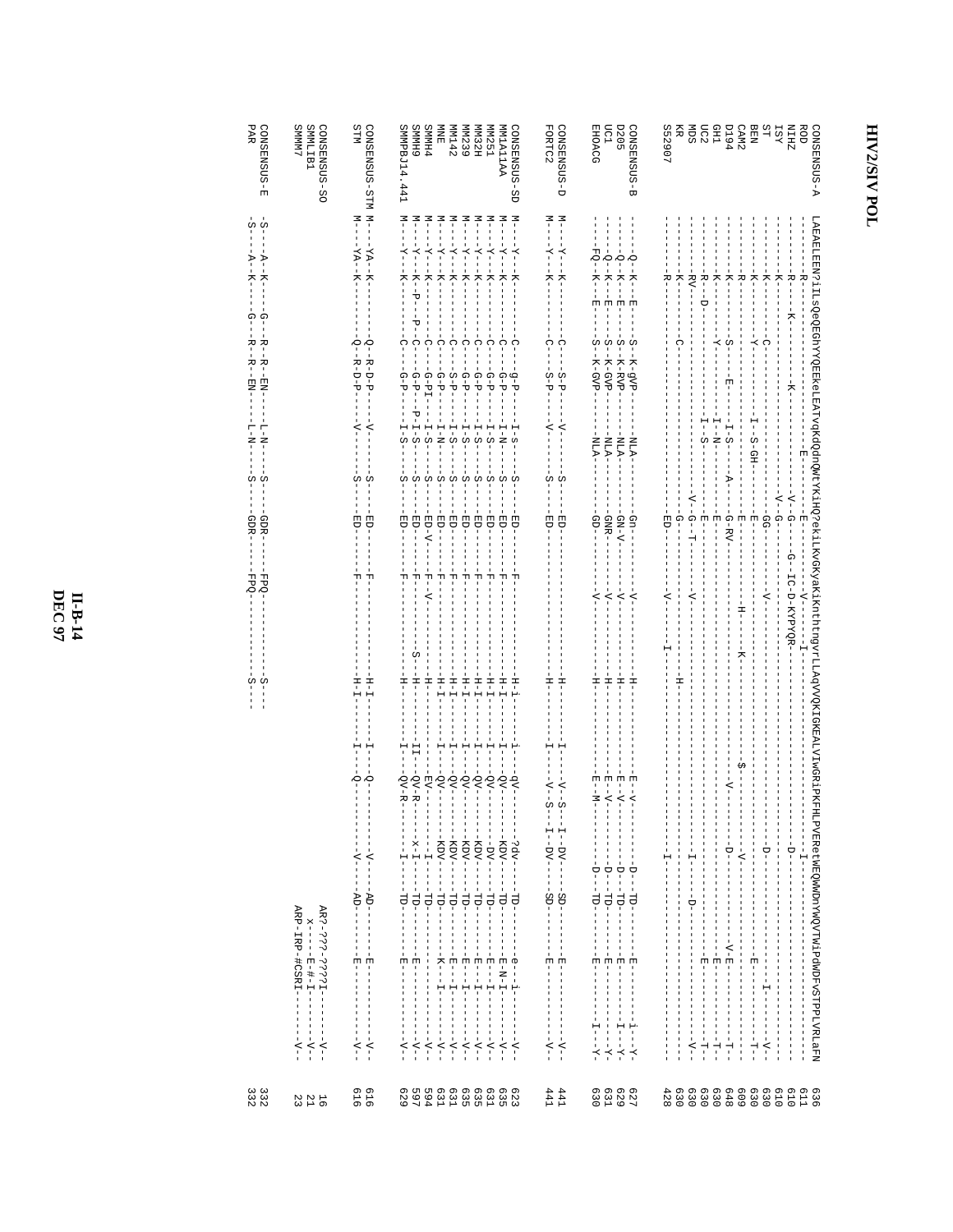| <b>ZHIN</b><br>ROD<br><b>IST</b>         | - H - V -                                                                                                      | 휴<br>부<br>ኛ<br>-R-K-<br>$-RT$<br>$-KK$ -           | ₹<br>$\overline{A}$                                                          | S-S<br>闩                               | -<br>-<br>-                                                                                                                  | $\blacksquare$<br>$\mathbf{I}$                                                                                                                                             | н<br>$\mathbf{I}$<br>п                                                                                                                                                                                                    |
|------------------------------------------|----------------------------------------------------------------------------------------------------------------|----------------------------------------------------|------------------------------------------------------------------------------|----------------------------------------|------------------------------------------------------------------------------------------------------------------------------|----------------------------------------------------------------------------------------------------------------------------------------------------------------------------|---------------------------------------------------------------------------------------------------------------------------------------------------------------------------------------------------------------------------|
| SΤ                                       | $-1$<br>5<br>ż<br>L<br>겨                                                                                       | $-1-$<br>$-RT$ -                                   | $-4-$<br>$-V -$                                                              |                                        | $-5 - 7$                                                                                                                     | $\mathbb I$<br>$\frac{1}{1}$                                                                                                                                               |                                                                                                                                                                                                                           |
| <b>BEN</b>                               |                                                                                                                | K---K--                                            | ヘードー<br>$-4-$                                                                |                                        | $-1$                                                                                                                         | J<br>J<br>$-4-$<br>I<br>ı<br>ı                                                                                                                                             |                                                                                                                                                                                                                           |
| <b>194</b><br>CAM <sub>2</sub>           | 님<br>부                                                                                                         | $R - R -$<br>$-KI -$<br>n<br>I                     | $-\Delta -$                                                                  |                                        | $-1$ N <sup>-</sup><br>$-7$<br>$\frac{1}{\sqrt{2}}$<br>$\blacksquare$<br>$\begin{array}{c} \rule{0.2cm}{0.15mm} \end{array}$ | I<br>$-4-1$<br>$\blacksquare$<br>Ť<br>$\frac{1}{1}$                                                                                                                        | п<br>1                                                                                                                                                                                                                    |
| <b>CHI</b>                               |                                                                                                                | ÷<br>⊤<br>$-K-$<br>- K-                            | ۲<br>ا                                                                       | $\overline{z}$                         | $\frac{1}{\sqrt{2}}$                                                                                                         | $-1 - 1 -$                                                                                                                                                                 |                                                                                                                                                                                                                           |
| SШ<br>DC2                                | 부                                                                                                              | $\overline{X}$<br>$-8 - 1$                         | $-V -$                                                                       | $-4-$<br>$\frac{1}{\Omega}$            | $-1$<br>Ţ<br>$\frac{1}{\sqrt{2}}$<br>$\mathbf{I}$                                                                            | I<br>I<br>$- -\Lambda - -$<br>т<br>-1<br>$\mathbf{I}$<br>ŧ<br>Ţ<br>T<br>т                                                                                                  | п<br>I<br>п<br>I<br>I<br>п<br>п<br>т<br>ı<br>I<br>I<br>п                                                                                                                                                                  |
| Ř                                        | $\frac{1}{2}$<br>団                                                                                             | $-HI-$                                             | $\mathbb{F}$                                                                 |                                        | $--K1-$<br>$\mathbf{I}$                                                                                                      | $-11$                                                                                                                                                                      |                                                                                                                                                                                                                           |
| FA                                       |                                                                                                                |                                                    |                                                                              | $x$ ---- $\nabla$ ---                  | $-7$<br>$\frac{1}{2}$                                                                                                        | ı<br>1<br>$\frac{1}{1}$<br>$\mathbf{I}$<br>$\mathbf{I}$<br>п<br>п                                                                                                          | I<br>п<br>1<br>п<br>п<br>$\mathbf{I}$<br>I<br>п                                                                                                                                                                           |
| 5132 <sub>907</sub>                      |                                                                                                                | 주<br>-KK                                           |                                                                              | $\frac{1}{2}$<br>S                     | $-K$<br>–<br>K-–<br>Л.<br>P                                                                                                  | $\begin{array}{c} \hline \end{array}$<br>п<br>$-4 - -$<br>T<br>J.<br>$\mathbf{I}$<br>$\mathbf{I}$<br>$\mathbf{I}$<br>п<br>$\mathbf{I}$                                     | ÷<br>п<br>$\mathbf{I}$<br>п<br>т<br>т<br>ш<br>т                                                                                                                                                                           |
| CONSENSUS-<br>ω                          | - K - - L'E - V - -<br>$\overline{1}$<br>نو                                                                    | $K--$<br>$-1/2$                                    | ę<br>ف<br>ا                                                                  |                                        | İ<br>$-1 - K -$                                                                                                              | $\overline{\phantom{a}}$<br>п<br>п                                                                                                                                         | $\overline{\phantom{a}}$<br>부<br>п<br>п                                                                                                                                                                                   |
| mc1<br><b>D205</b>                       | $-K$ – $-K$ – $-K$ – $K$ – $K$ –<br>$-K--TERN--X-$<br>÷<br>$-4-$                                               | 주<br>ĸ-<br>$-K-$<br>노<br>자                         | ŕ<br>Ŷ<br>$\sum_{i=1}^{n}$<br>Ť<br>$-5 - 7$<br>$\sigma$                      | $I - A$                                | ۳i<br>Ť<br>$-14$<br>$P - ARK -$<br>$\frac{1}{1}$<br>Ť.<br>$\mathsf I$                                                        | $\mathsf I$<br>J.<br>ŧ<br>$\mathsf I$<br>$\mathsf I$<br>T<br>J.<br>$\mathbf{I}$<br>п                                                                                       | $-1 - \underline{T} - -$<br>$-B-L$ -<br>$\mathsf I$<br>п<br>$\mathbf{I}$<br>$\mathbf{I}$<br>п<br>п<br>$\mathbf I$<br>J.<br>J.<br>J.<br>Ţ<br>$\mathbf{I}$<br>п<br>Ť.<br>ı<br>$\,$ I<br>Ť<br>п                              |
| <b>EHOACG</b>                            | $\frac{1}{2}$<br>$-LE-V--$<br>Ÿ<br>KA-                                                                         | ጘ<br>-kp-                                          | 부<br>ή<br>ò.                                                                 | ⊅                                      | Ť<br>ワートカロ                                                                                                                   | $-7 - 7$<br>$\begin{array}{cccc} - & - & - \\ - & - & - \\ - & - & - \end{array}$                                                                                          | $\mathsf I$<br>루                                                                                                                                                                                                          |
| ΆĀ                                       |                                                                                                                |                                                    |                                                                              | $x = -1$<br>$\frac{1}{1}$              | ۳<br> <br>ŗ<br>$- - K$ .<br>п<br>п<br>$\overline{\phantom{a}}$                                                               | $\,$ I<br>$\begin{array}{c} \hline \end{array}$<br>Ť<br>$\,$ I<br>$\overline{\phantom{a}}$<br>$\begin{matrix} 1 & 1 \\ 0 & 1 \\ 1 & 1 \end{matrix}$<br>п<br>$\blacksquare$ | $-1$ – $-1$<br>$\mathbf{I}$<br>$\blacksquare$<br>п<br>ш<br>п<br>J.<br>п<br>J,<br>I<br>I<br>п                                                                                                                              |
| g                                        |                                                                                                                |                                                    |                                                                              | $x$ --<br>H<br>T                       | 부<br>۳Ì<br>ķ                                                                                                                 | т.<br>Ť<br>T<br>1<br>Ť                                                                                                                                                     | 부                                                                                                                                                                                                                         |
| POLB7<br>CONSENSUS-C                     |                                                                                                                |                                                    |                                                                              | $-1$ $\times$<br>×I-<br>부              | $PLI - R$<br>$PL--R$                                                                                                         | $-1 - 1 - R - -V - IS -$<br>$-\mathbf{L}-\mathbf{R}--\mathbf{V}-\mathbf{I}\, \mathbf{S} \cdot$<br>$\mathbf{I}$                                                             | $\frac{1}{1}$<br>루<br>п<br>I                                                                                                                                                                                              |
|                                          |                                                                                                                |                                                    |                                                                              |                                        |                                                                                                                              | $\overline{\phantom{a}}$<br>$\mathbf{I}$<br>$\frac{1}{1}$                                                                                                                  | J.<br>J.<br>I<br>п<br>1<br>$\mathbf{I}$<br>п<br>п                                                                                                                                                                         |
| GONSENSUS-D                              | - KE-LEKH-<br>$-\Delta$ -<br>볶                                                                                 | O-RA-HYA-O                                         | Ę<br>$\sum_{i=1}^{n}$<br>ъ                                                   | $\ddot{\cdot}$                         | Ĕ                                                                                                                            | п<br>$\begin{array}{c} \mathbf{H} \\ \mathbf{I} \\ \mathbf{I} \end{array}$<br>п                                                                                            | T<br>٠.<br>I                                                                                                                                                                                                              |
| <b>FORTC2</b><br>POLC12                  | - K K - L K K -<br>$-\Delta$ -<br>$\frac{1}{1}$                                                                | $Q - E - I - E - O$                                | FT-<br>÷<br>Þ                                                                | X                                      | KL,<br>$\mathbf{I}$                                                                                                          | $\mathbf{I}$<br>$\mathbb T$<br>н<br>п<br>$\mathbf{I}$                                                                                                                      | ÷<br>⊦<br>$\mathbf{I}$                                                                                                                                                                                                    |
|                                          |                                                                                                                |                                                    |                                                                              |                                        | Ř                                                                                                                            | ш<br>п<br>$\blacksquare$<br>f,<br>п<br>п                                                                                                                                   |                                                                                                                                                                                                                           |
| CONSENSUS-SD<br>AAILAIMW                 | $\frac{1}{2}$<br>トベー<br>$\frac{1}{2}$<br>$\frac{1}{9}$<br>$-1 - X - -$<br>$-\lambda - \lambda -$<br>$-K-$<br>÷ | Ĥ<br>$-1 - K - -K -$<br>ሻ<br>-<br>주                | $-1$<br>÷<br>ام<br>م<br>$\overline{r}$<br>ρ                                  | $-11-0$<br>$\frac{1}{2}$ $\frac{1}{2}$ | 루<br>÷<br>$- -K - -$                                                                                                         | $\mathbf{I}$<br>$\overline{B}$<br>$\mathbf{I}$<br>٠.<br>$\sigma$<br>$\mathbf I$                                                                                            | $\mathbf{I}$<br>$\mathbf{I}$<br>$\mathbf{I}$<br>J,<br>$\mathbf{I}$<br>$\mathbf{I}$                                                                                                                                        |
| <b>MM251</b>                             | 四日<br>$-\lambda$ --<br>$\frac{1}{7}$                                                                           | H<br>주<br>$\frac{1}{7}$                            | 투<br>부                                                                       | IT-C                                   | 부                                                                                                                            | ĠB                                                                                                                                                                         | I<br>Н                                                                                                                                                                                                                    |
| HZ <sub>EMN</sub>                        | $\frac{1}{\lambda}$<br>$K-E$<br>$- -X - -$<br>$\frac{1}{1}$                                                    | 부<br>Ť<br>ż-<br>$-1 - K -$                         | 루<br>$\mathbb{Y}$                                                            | $-11 - C$                              | 루<br>$\mathbf{I}$                                                                                                            | $\blacksquare$<br>ĞЕ<br>$\mathsf I$<br>J.<br>$\mathbf{I}$<br>ш<br>п                                                                                                        | -1<br>휴<br>п<br>$\blacksquare$<br>п<br>-1<br>п<br>$\mathbf{I}$                                                                                                                                                            |
| <b>MM239</b>                             | $\overline{X}$<br>$-E-E=-Y---E--E--$<br>$-K$ -                                                                 | 휴<br>$-1X - 1X -$                                  | $\frac{1}{1}$<br>$-4-$                                                       | $-11 - C$                              | 루<br>п<br>т                                                                                                                  | I<br>L.<br>-SE-<br>T<br>T<br>т.<br>T<br>п<br>п                                                                                                                             | т<br>т<br>п<br>т<br>부<br>T<br>T<br>т<br>т<br>I<br>I<br>л.                                                                                                                                                                 |
| MIN142                                   | $\frac{1}{2}$<br>$\frac{1}{2}$<br>$-X-\Lambda$ -<br>$-SK-$                                                     | H<br>خ<br>$\frac{1}{2}$                            | 루<br>$-4-$                                                                   | 11-C                                   | 부                                                                                                                            | 늲<br>L                                                                                                                                                                     | Ĥ<br>T<br>$\mathsf I$                                                                                                                                                                                                     |
| <b>PHMMS</b><br>自动                       | $\overline{X}$<br>$  K$ $ K$ $ K$ $ K$ $ K$ $ K$<br>$-4$<br>$-K$ – $-$<br>+B-                                  | $K--K--K$<br>$-AKL$ -                              | $-1$ $-1$ $-1$ $-1$<br>$-XI - -A -$<br>$-\frac{1}{2}$<br>$\overline{Y}$      | IT-C                                   | 루<br>루<br>п<br>т.<br>л.<br>I.                                                                                                | п<br>$\mathbf{I}$<br>늲<br>$\mathbf{I}$<br>$\mathbf{L}$<br>т.<br>л.<br>I.<br>т.<br>т.                                                                                       | п<br>п<br>п.<br>$\mathbf{I}$<br>п<br>п<br>$\mathbf{I}$<br>н<br>п<br>п<br>$\mathbf{I}$<br>п<br>п<br>т.                                                                                                                     |
|                                          | $-KE - -Q - -$                                                                                                 |                                                    |                                                                              |                                        | п                                                                                                                            | п                                                                                                                                                                          | п<br>п<br>п<br>J,                                                                                                                                                                                                         |
| SMMPBJ14.441<br>6 HMMS                   | $-KE - C -$<br>-<br>NH<br>$-5 - 0 - 1$<br>-- N-R-<br>$-\Delta$ -<br>$-\mathbf{R}$<br>전                         | -G-TKL<br>AKL-                                     | $-\Delta\mathbf{T} - \mathbf{A} -$<br>$-TI$ – $H$<br>$-4-$<br>$\overline{P}$ |                                        | 루<br>è<br>$-K-$<br>$\mathbf{I}$                                                                                              | J<br>ı<br>$\frac{1}{4}$<br>J<br>-1<br>-1<br>-1<br>$\mathbb I$<br>$\begin{array}{c} \hline \end{array}$<br>$\blacksquare$<br>п                                              | $-3X -$<br>因<br>$\mathsf I$<br>$\frac{1}{1}$<br>п<br>J.<br>ı<br>$ \frac{1}{2}$ $ \frac{1}{2}$ $ \frac{1}{2}$ $-$                                                                                                          |
| CONSENSUS-STM                            | - K E - L E - T -<br>$-1 - 1$                                                                                  | 부<br>KN--KA-                                       | ÷<br>P                                                                       | 叧                                      | ĸŗ.                                                                                                                          |                                                                                                                                                                            | J.<br>$\overline{1}$<br>J.                                                                                                                                                                                                |
| STM                                      | - K H - L H - H<br>$-1$                                                                                        | H<br>-<br>NN--<br>NN-                              | $-4-$<br>$-\mathbf{A} - -\mathbf{V}$                                         | 늡                                      | Ė<br>п                                                                                                                       | Τ.<br>L.<br>1<br>1<br>-<br>Ť.<br>1<br>$\mathbf{I}$<br>$\mathbf{I}$<br>I.                                                                                                   | T<br>п<br>-<br>I.<br>I.<br>т<br>1<br>т<br>л.<br>Ţ<br>T<br>л.<br>л.                                                                                                                                                        |
|                                          |                                                                                                                |                                                    |                                                                              |                                        |                                                                                                                              |                                                                                                                                                                            |                                                                                                                                                                                                                           |
| SMMLIB1<br>CONSENSUS-<br>SO <sub>.</sub> | $-235555 - 575$<br>-RE-L#+V-<br>$-\Delta$ -<br>$-\Delta$ -<br>ن.<br>-<br>법<br>$-\Delta$ -<br>٠,                | н<br>$\mathsf{H}$<br>٦,<br>٠.<br>$-5 - 2K$<br>-RA- | 주<br>투<br>$\frac{1}{2}$<br>$-MO$<br>$\frac{1}{2}$<br>$-VEK$<br>ĖÄ            | ٠v                                     | $\frac{3}{5}$<br><b>NNL</b><br>п<br>$\blacksquare$<br>п<br>J.                                                                | J<br>$\frac{1}{1}$<br>$\mathbf{I}$<br>Ė<br>$-\frac{1}{2}$<br>٠v<br>٠.,<br>$\mathbf I$<br>$\mathbf{I}$<br>$\overline{1}$<br>ш<br>$\overline{\phantom{a}}$                   | ن.<br>٠.,<br>$\mathbf I$<br>$\mathsf I$<br>$\overline{\phantom{a}}$<br>٠.<br>$\mathbf I$<br>$\overline{\phantom{a}}$<br>I<br>I<br>$\overline{1}$<br>$\mathbf{I}$<br>$\overline{\phantom{a}}$<br>J,<br>$\frac{1}{2}$<br>J. |
|                                          |                                                                                                                | 부<br>$R-S-12F$                                     | ਲ਼<br>투<br>₹<br><b>AEA-</b>                                                  | 忌                                      | ネー                                                                                                                           | - コーマー - コのー -<br>$\mathbf{I}$<br>-                                                                                                                                        | Ť<br>$-L - R -$<br>$\frac{1}{1}$<br>т<br>T<br>т<br>– R−<br>I.                                                                                                                                                             |

**II-B-15**<br>DEC 97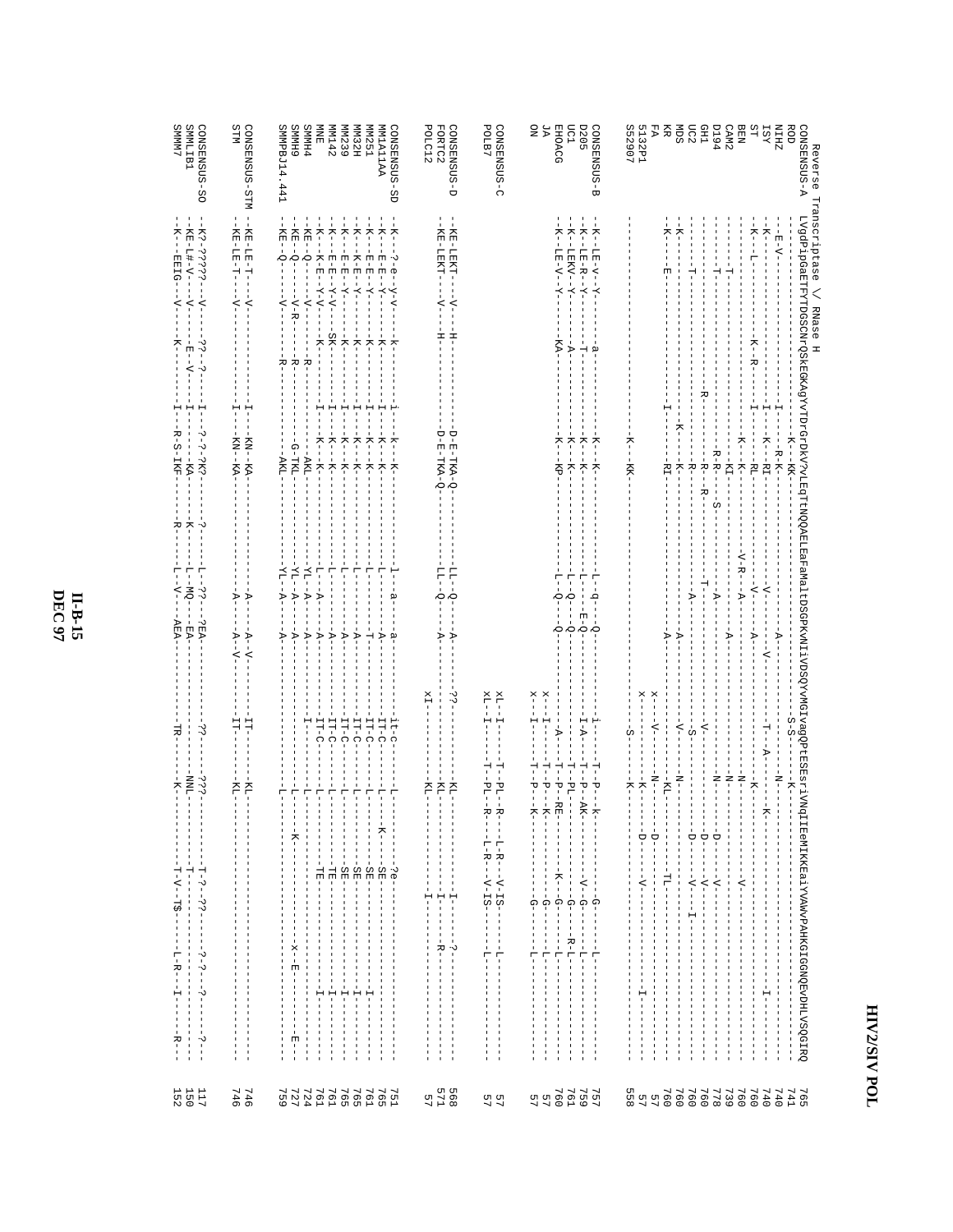#### **II-B-16**<br>DEC 97

| CONSENSUS-SO<br>SMMLIB1<br>SMMN <sub>7</sub>                                                                                                                                                                                                          | STM<br>CONSENSUS-STM                                                                                                                                                                                           | SMMPBJ14.441<br>6 HMMS<br><b>SMMH4</b><br>CONSENSUS-SD<br><b>MM142</b><br>MN239<br>MN32H<br><b>MM251</b><br>AAILAIMW<br>白<br>医                                                                                                                                                                                                                                                                                                                                                                                                                                                                                                                                                                                                                                                                    | POLC12<br>GONSENSUS-D<br>FORTC2                                                                                                                                                       | CONSENSUS-C<br>POLB7                                                                                                                | ЯČ<br><b>EHOACG</b><br>LC1<br>g<br><b>D205</b><br>GONSENSUS-B                                                                                                                                                                                                                                                                                 | 5132P1<br>S52907<br>FA<br><b>CHD</b><br>CAM2<br>D194<br><b>BEN</b><br>SΤ<br><b>ZHIN</b><br>ROD<br>GONSENSUS-A<br>Ř<br>Я<br>520<br><b>IST</b><br>RNase                                                                                                                                                                                                                                                                                                                                                                                         |
|-------------------------------------------------------------------------------------------------------------------------------------------------------------------------------------------------------------------------------------------------------|----------------------------------------------------------------------------------------------------------------------------------------------------------------------------------------------------------------|---------------------------------------------------------------------------------------------------------------------------------------------------------------------------------------------------------------------------------------------------------------------------------------------------------------------------------------------------------------------------------------------------------------------------------------------------------------------------------------------------------------------------------------------------------------------------------------------------------------------------------------------------------------------------------------------------------------------------------------------------------------------------------------------------|---------------------------------------------------------------------------------------------------------------------------------------------------------------------------------------|-------------------------------------------------------------------------------------------------------------------------------------|-----------------------------------------------------------------------------------------------------------------------------------------------------------------------------------------------------------------------------------------------------------------------------------------------------------------------------------------------|-----------------------------------------------------------------------------------------------------------------------------------------------------------------------------------------------------------------------------------------------------------------------------------------------------------------------------------------------------------------------------------------------------------------------------------------------------------------------------------------------------------------------------------------------|
| ₹<br><b>NH-23--R-</b><br><b>マエー マー</b><br>₩<br>$\frac{1}{2}$<br>$-7$<br>₹,<br>$\frac{1}{\sqrt{2}}$<br>$-D$ – $-DK$ – $5$<br>Ģ<br>$-$ DK $-$ H<br>DK-<br>ن.<br>ا<br>RI<br>$\ddot{\ddot{\delta}}$<br>$\mathbf{I}$<br>۰J<br>ن.<br>ن<br>ξ                 | $\overline{\phantom{a}}$<br>₹<br>$-KF-$<br>$-\Delta \mathbf{H}$<br>÷<br>⊦<br>¤⊤<br>$-5$<br>$\frac{1}{\lambda}$<br>$-1$<br>$-1$<br>$-1$<br>$-1$<br>$-1$<br>$-1$<br>$-1$<br>$-1$<br>$-1$<br>$-1$<br>$-1$<br>$-1$ | w<br>Á<br>Δ<br>À<br>Α<br>à<br>$-2$<br>$-\Delta$ -<br>÷<br>-4<br>$\overline{z}$<br>$-5 - K - N + - N$<br>$\frac{1}{1}$<br>ż.<br>$-4\Delta$<br>$-\Delta H -$<br>$-\Delta H -$<br>$-\Delta H -$<br>$-\Delta H -$<br>$-\Delta H -$<br>$-\Delta H$<br>$-\Delta E -$<br>Ş<br>$-1 - F - F - -$<br>$xL - R -$<br>$-1-$ R $-$<br>$-L - R -$<br>$-L-R-$<br>$-L-EI-$<br>$-L - H1 -$<br>$-1 - H1 -$<br>$-L-HI$<br>$L - R -$<br>$-1 - K -$<br>$-1 - K -$<br>$\frac{1}{\lambda}$<br>– k – – – D – – D K – H –<br>☆<br>$\frac{1}{\lambda}$<br>$\frac{1}{\sqrt{}}$<br>$\frac{1}{\sqrt{2}}$<br>$\frac{1}{\sqrt{2}}$<br>ŧ<br>÷<br>Ļ<br>ė<br>÷<br>à<br>$-DK-H$<br>$-BT-H$<br>$-DF - H - H -$<br>$-DR-H$<br>$-BT-H$<br>$-DT-H$<br>$-DT-H$<br>-DK-HI<br>DK-H-<br>$-A-SD-$<br>$-SD-$<br>-SD-<br>ġ<br>-pg-<br>.gp<br>SD- | à<br>U<br>à<br>$-\Delta H -$<br>$-\Delta H -$<br>$\Delta$<br>$-1 - K -$<br>$-K-$<br>$L - K -$<br>FD-<br>$-01$<br>-a-<br>-pk-HB<br>-DK-HR<br>-DK-HR<br>$\overline{z}$<br>-YT<br>$-2.5$ | RF-<br>$RF-$<br>$-4-$<br>$-V -$<br>Ĥ<br>H<br>‡<br>$\frac{1}{2}$<br>봉<br>$\frac{1}{2}$<br>ŘУ<br>HV.<br>Ù<br>p<br>$\overline{z}$<br>₹ | $-N-\Lambda$<br>$-4 - -1 - -1 -$<br>$G - V - - -V -$<br>$-4-9$<br>$G - V - -$<br>$-A-\Delta$<br>$-2$<br>$-\Delta$ -<br>$-\Delta$ -<br>$\prec$<br>특<br>ES.<br>$\frac{1}{7}$<br>$\overline{X}$<br>トスー<br>누<br>$\frac{1}{\gamma}$<br>$-S-DK-$<br>$-S-DK$<br>$-5 - DK -$<br>$-S-DK-$<br>$-S-DK-$<br>$-S-DK$<br>⋖<br>ţ<br>$\overline{z}$<br>⊰<br>∻ | Ξ<br>VLf1ENAROBEHeKYHsn?KEL?HKF91PqLVARQIVNtCaqcQXGEAIHGQVnAelGtWQWDcTHLeGKiIIVAVHVASGFIEReVIP<br>÷.<br>≎<br>Integrase<br>ł<br>⊣k−<br>÷k<br>ଜ<br>エームー<br>$-M -$<br>÷<br>-4<br>$\overline{C}$<br>$\overline{z}$<br>$\overline{z}$<br>÷<br>÷<br>$\frac{1}{2}$<br>ဂုံ<br>부<br>က်ု<br>$\overline{A}$<br>ŵ<br>н<br>Ŗ<br>ς-<br>Ļ<br>$\vdash$<br>H<br>ţ<br>-- 1- K-<br>$-1 - 1 - N -$<br>⊅<br>$\overline{\phantom{a}}$<br>투<br>-- K-<br>부<br>-H<br>7-<br>U<br>ーー<br>$-L - \Lambda -$<br>$-1-\Lambda-$<br>$-\Lambda - I$<br>Š,<br>$I-V-$<br>$I - V -$ |
| $\frac{1}{1}$<br>$\frac{1}{2}$<br>$\frac{1}{1}$<br>1<br>$\mathbf{I}$<br>п.<br>$\mathbf{I}$<br>J.<br>I<br>$-1 - \Delta -$<br>í<br>$\blacksquare$<br>$\frac{1}{1}$<br>1                                                                                 | 부<br>부<br>ı<br>т<br>п<br>T<br>$\blacksquare$<br>т<br>п<br>т.<br>п<br>т<br>п                                                                                                                                    | $-1$<br>л.<br>J,<br>ŧ<br>$\frac{1}{1}$<br>$\frac{1}{1}$<br>휴<br>ا<br>ا<br>÷<br>부<br>부<br>$\frac{1}{1}$<br>п<br>л<br>ш<br>J.<br>$\mathbf{I}$<br>$\overline{1}$<br>1<br>п<br>1<br>Ω<br>ှ<br> <br>Ω<br>ဂု<br>⋒                                                                                                                                                                                                                                                                                                                                                                                                                                                                                                                                                                                       | k<br>٠.<br>÷<br>Ĥ<br>л<br>л.                                                                                                                                                          | ÷<br>Ĥ<br>п<br>п<br>п<br>J.<br>$\overline{\phantom{a}}$<br>п<br>j<br>$\frac{1}{\sqrt{2}}$<br>$\overline{P}$                         | J.<br>.<br>۲<br>i<br>I<br>ا<br>ا<br>ن<br>۱<br>$\frac{1}{1}$<br>$\frac{1}{1}$<br>т<br>п<br>т<br>п<br>п<br>ш<br>J.<br>J.<br>п<br>J.<br>т<br>п<br>п<br>$\overline{\phantom{a}}$<br>I<br>т<br>п                                                                                                                                                   | -지-머-<br>خا<br>⊢<br>$-1$<br>т<br>т<br>п<br>т<br>I<br>п<br>п<br>л<br>п<br>л                                                                                                                                                                                                                                                                                                                                                                                                                                                                    |
| $\frac{1}{1}$<br>1<br>л.<br>п<br>1<br>л.<br>$\mathbf{I}$<br>п<br>$\mathbf{I}$<br>$A$ – –<br>1<br>ن.<br>ا<br>п<br>$\mathbb I$<br>T<br>п<br>$\overline{\phantom{a}}$<br>т<br>$\mathbf{I}$<br>$\overline{1}$<br>л.<br>$\overline{1}$<br>230<br>280<br>28 | $\leq$<br>$-2 - 1$<br>J<br>T<br>J<br>п<br>т<br>U<br>J<br>п<br>J.<br>п<br>876<br>876                                                                                                                            | $-4-$<br>п<br>п<br>ш<br>$\blacksquare$<br>$\overline{1}$<br>$-\Delta -$<br>$-4-$<br>$\blacksquare$<br>ı<br>п<br>$\overline{A}$<br>$\mathbb{F}$<br>$\mathbb{A}^{-}$<br>$\mathbb{F}$<br>$\frac{9}{1}$<br>$\overline{\phantom{a}}$<br>J<br>п<br>I.<br>$\overline{\phantom{a}}$<br>ı<br>л.<br>$\mathbf I$<br>I<br>I<br>I<br>$\mathbf{I}$<br>J<br>ı<br>$\overline{\phantom{a}}$<br>п<br>J.<br>$\mathbf{I}$<br>п<br>п<br>п<br>$\overline{1}$<br>$\overline{1}$<br>$\mathbf{I}$<br>857<br>889<br>891<br>891<br><b>T68</b><br>895<br>895                                                                                                                                                                                                                                                                  | п<br>п<br>$2800$<br>$360$<br>$361$                                                                                                                                                    | ш<br>п<br>ш<br>п<br>I<br>п<br>L<br>I<br>п<br>п<br>$\begin{array}{c} 187 \\ 187 \end{array}$                                         | т<br>п<br>T<br>I<br>J.<br>T<br>п<br>÷<br>⊢<br>-1<br>п<br>т<br>J.<br>I<br>$-$ -D $-$<br>$--BS--$<br>т<br>$-1$<br>$-1 - 1 -$<br>$-1$<br>$-9 -$<br>$\begin{array}{c} 89 \\ 189 \\ 189 \\ \end{array}$<br><b>168</b><br>887<br>889                                                                                                                | QesgRQTALFLLKLASRWPITHLHTDNGaNFTSQEVKM<br>л<br>J<br>$\blacksquare$<br>п<br>л.<br>$S -$<br>άı<br>$\frac{5}{1}$<br>۳Ì<br>Ъ<br>언<br>-1<br>J<br>$\blacksquare$<br>I<br>$\blacksquare$<br>п<br>1<br>п<br>$\mathbf{I}$<br>ш<br>T<br>п<br>1<br>ш<br>л.<br>ш<br>ı<br>-1<br>J.<br>$\mathbf{I}$<br>I<br>I<br>$\blacksquare$<br>п<br>п<br>$\mathbf{I}$<br>т<br>п<br>п<br>п<br>$\overline{1}$<br>л<br>187<br>560<br>$181$<br>$181$<br><b>890</b><br>068<br>806<br>698<br><b>890</b><br>0/8<br>8971<br>8971<br>870                                         |
|                                                                                                                                                                                                                                                       |                                                                                                                                                                                                                |                                                                                                                                                                                                                                                                                                                                                                                                                                                                                                                                                                                                                                                                                                                                                                                                   |                                                                                                                                                                                       |                                                                                                                                     |                                                                                                                                                                                                                                                                                                                                               |                                                                                                                                                                                                                                                                                                                                                                                                                                                                                                                                               |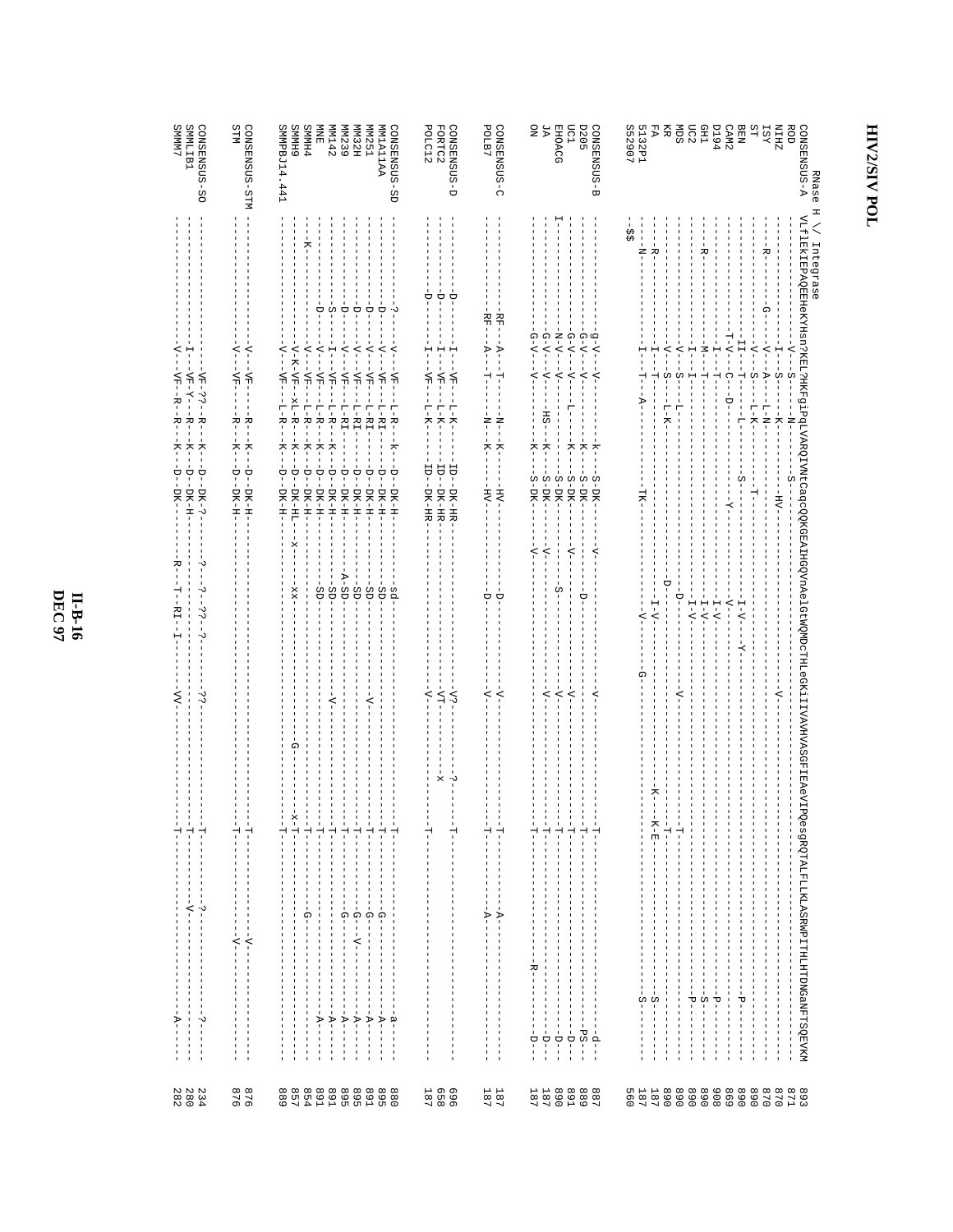| <b>SMMM77</b><br>SMMLIB1<br>CONSENSUS-SO                                                               | STM<br>CONSENSUS-STM                                                                                                                                                                                                                                                                                                                                                                                                                                                            | SMMPBJ14.441<br>6 HMMS<br>CONSENSISS-SD<br><b>SMMH4</b><br>MM142<br><b>MN251</b><br><b>AAILAIMM</b><br>旨因<br>MM239<br><b>MM32H</b>                                                                                                                                                                                                                                                                                                                                 | POLC12<br>GONSENSUS-D<br>CONSENSUS-C<br>POLB7                           | 9<br>A.<br>pc1<br><b>D205</b><br><b>EHOACG</b><br>CONSENSUS-<br>ω                                                                                                                                                                                                                                                            | <b>BESE</b><br><b>ROD</b><br>5132P1<br>FA<br>BEN<br>CAM2<br>D194<br>SΤ<br>ZHIN<br><b>CONSENSUS-A</b><br>Ř<br><b>TST</b>                                                                                                                                                                                                                                                                                                                                                                                                                                                           |
|--------------------------------------------------------------------------------------------------------|---------------------------------------------------------------------------------------------------------------------------------------------------------------------------------------------------------------------------------------------------------------------------------------------------------------------------------------------------------------------------------------------------------------------------------------------------------------------------------|--------------------------------------------------------------------------------------------------------------------------------------------------------------------------------------------------------------------------------------------------------------------------------------------------------------------------------------------------------------------------------------------------------------------------------------------------------------------|-------------------------------------------------------------------------|------------------------------------------------------------------------------------------------------------------------------------------------------------------------------------------------------------------------------------------------------------------------------------------------------------------------------|-----------------------------------------------------------------------------------------------------------------------------------------------------------------------------------------------------------------------------------------------------------------------------------------------------------------------------------------------------------------------------------------------------------------------------------------------------------------------------------------------------------------------------------------------------------------------------------|
| $-3 - 23 - -51 - 5$<br>5-ND--HH-K-<br>- - AN - - -                                                     | $-4-1$<br>$\overline{P}$<br>н<br>부                                                                                                                                                                                                                                                                                                                                                                                                                                              | $-4-$<br>- A-<br>$-4-$<br>$-\Delta$ -<br>$-\Delta$ -<br>$-AXX$ --<br>$-V -$<br>$-V-$<br>$\frac{1}{2}$<br>$\frac{1}{2}$<br>$-1$<br>$-1$<br>--<br>中<br>$-1$<br>$-11$<br>$-1$<br>$-LH-$<br>$\frac{1}{111}$<br>부<br>$-x-T$                                                                                                                                                                                                                                             | $-2$ - $\sim$ - -<br>- ユュコーム - イー<br>$-2$ - $\sim$ - -<br>Ĥ<br>부        | $-1 - \Lambda - -$<br>$-1$ - $-1$<br>$-\Delta$ -<br>$-\Delta$ -<br>$-121$<br>$\frac{1}{1}$<br>$\frac{1}{1}$<br>$-1 -$<br>ŧ<br>부<br>부                                                                                                                                                                                         | $-4$<br>- - ^-<br>$-2 - 1$<br>$-\Delta$ -<br>$-\Delta$ -<br>부                                                                                                                                                                                                                                                                                                                                                                                                                                                                                                                     |
| ن.<br>ن-<br>ا<br>$-15$<br>ς<br>Γ                                                                       | Ė<br>부<br>Ģ<br>Ļ<br>÷<br>P<br>$-\Delta - -\Delta -$<br>$-\Delta - -1$                                                                                                                                                                                                                                                                                                                                                                                                           | با<br>ا<br>۲I<br>ا<br>$-1$<br>ı<br>à<br>p<br>U<br>Ļ<br>무<br>h<br>Ļ<br>∪<br>U<br>SI.<br>$-15-$<br>$-SM$ -<br>$-SV$ -<br>$-SV -$<br>$-1S$<br>$-SV -$<br>$-SV -$<br>$-AS$<br>co                                                                                                                                                                                                                                                                                       | DK---D--<br>DK---D--<br>Ļ<br>-- - - - -<br>$-SV - -$                    | Ļ<br>Ļ<br>Ļ<br>$-1 - 2 - 1 - 2 - 1$<br>ŗ<br>$x - -\Lambda - 15\Lambda - -\Lambda -$<br>$-D$ - $\Lambda$ z<br>-- $\Lambda$ -- $\Lambda$                                                                                                                                                                                       | VANW1GIEQSFGVPYNPQSQGVVEAMNHHLKNQIsrIFeQANT?ETIVLmAvHCMNFKRRGGIGDMTPaER11NM1TtEQBIQFLqaKNSKl\nrFvVfREGRdQDLMKGPGELLMKGGGAViVKVGtdIK<br>ŗ<br>Ù<br>$-\Delta$ -<br>$-\Delta$ -<br>$-\mathbb{N}$<br>$\overline{\zeta}$<br>$\frac{1}{2}$<br>$\overline{\overline{X}}$<br>Ĥ<br>Ĥ<br>Ţ                                                                                                                                                                                                                                                                                                   |
|                                                                                                        | K-<br>주<br>٣<br>◁                                                                                                                                                                                                                                                                                                                                                                                                                                                               | $\overline{\wedge}$                                                                                                                                                                                                                                                                                                                                                                                                                                                | $x - 1$<br>$x -$<br>$\stackrel{1}{\times}$<br>$\mathsf{x}^{\mathsf{I}}$ | $-4-$<br>$\frac{1}{7}$<br>$-\Delta$ -<br>$-4-$<br>$-\Delta$ -                                                                                                                                                                                                                                                                | $\stackrel{1}{\times}$<br>$\mathsf{x}^{\mathsf{I}}$<br>$\frac{1}{1}$<br>က်<br>S                                                                                                                                                                                                                                                                                                                                                                                                                                                                                                   |
| $\frac{5}{3}$<br>$\frac{6}{5}$<br>Ö,<br>w                                                              | ₹<br>$\frac{6}{3}$<br>$\sum_{i=1}^{n}$<br>C)                                                                                                                                                                                                                                                                                                                                                                                                                                    | $\overline{\phantom{a}}$<br>$\tilde{\gamma}$<br>$-9 - S$<br>$-5 - 8 -$<br>$-9 - 5 -$<br>$-8 - 8 -$<br>-8-8-<br>$-9 - 5$<br>$5 - 5$<br>$Q - S$<br>$S - S$<br>$S - \overline{S}$<br>Ť<br>$\blacksquare$                                                                                                                                                                                                                                                              |                                                                         | $\tilde{C}$<br>吋<br>피                                                                                                                                                                                                                                                                                                        | $N-\Delta$<br>푸<br>ードー<br>ゃ<br>지<br>$R - -N$ F                                                                                                                                                                                                                                                                                                                                                                                                                                                                                                                                    |
| -<br>- 1<br>-<br>피<br>피<br>f<br>T,<br>I<br>$- - X - -$<br>$-1$ - $-1$<br>I<br>$\frac{1}{1}$<br>т<br>ł. | ų<br>피<br>$- -X - -$<br>$- - X - -$<br>$\mathsf I$                                                                                                                                                                                                                                                                                                                                                                                                                              | 可可<br><b>h</b><br><b>TI</b><br><b>TI</b><br><b>TI</b><br>可<br>피<br>피<br>$\frac{1}{1}$<br>$---Y--$<br>$- -x - -$<br>$- -X - -$<br>$- - X - -$<br>$- -X - -$<br>$- - x - -$<br>$- -x - -$<br>$\frac{1}{1}$<br>$-1$<br>$\frac{1}{1}$<br>I<br>Ţ<br>$\frac{1}{1}$<br>п<br>J.                                                                                                                                                                                            |                                                                         | $-1 - 20 - 9 - 2 - 1 -$<br>-- 1-10-00--0----<br>$I - FQ - -$<br>$-1 - 100 - 0 - 1 - 1 - 1$<br>ł                                                                                                                                                                                                                              | $\frac{1}{2}$<br>$\rm _H$<br>$\frac{1}{2}$<br>$-1$<br>$-1$<br>$-K - C - -Y - - - - - -$<br>$-1 - 7 - -1 - -1$<br>$- -x - 0$<br>$\frac{1}{1}$<br>$\frac{1}{1}$<br>$\begin{bmatrix} 1 \\ 1 \\ 1 \end{bmatrix}$<br>$\frac{1}{1}$<br>ł<br>т<br>$\mathsf I$<br>$\mathbb I$<br>$\begin{array}{c} \n 1 \\  1 \\  1\n \end{array}$<br>Ţ<br>$\mathbf{I}$                                                                                                                                                                                                                                   |
| L<br>$\mathsf I$<br>$- - - - - - - - - - -$<br>$x - -$<br>$\frac{1}{2}$                                | $\mathbf{I}$<br>$-1 = \frac{1}{2} - \frac{1}{2} - \frac{1}{2} - \frac{1}{2} - \frac{1}{2} - \frac{1}{2} - \frac{1}{2} - \frac{1}{2} - \frac{1}{2} - \frac{1}{2} - \frac{1}{2} - \frac{1}{2} - \frac{1}{2} - \frac{1}{2} - \frac{1}{2} - \frac{1}{2} - \frac{1}{2} - \frac{1}{2} - \frac{1}{2} - \frac{1}{2} - \frac{1}{2} - \frac{1}{2} - \frac{1}{2} - \frac{1}{2} - \frac{1}{2} - \frac{1}{2} - \frac{1}{2} - \$<br>$\mathbf{I}$<br>$\mathsf I$<br>$\mathsf I$<br>$\mathsf I$ | $  \overline{E}$ $ -$<br>$- \vphantom{1} - \vphantom{1} \Sigma - - \vphantom{1} - \vphantom{1} \Sigma -$<br>$ \overline{B}$ $ -$<br>$  \overline{E}$ $ -$<br>$-1 - 21 -$<br>$-1 - 2 - 1$<br>$\frac{1}{\sqrt{2}}$<br>$-1 - 2 -$<br>$\frac{1}{\pi}$<br>$\frac{1}{1}$<br>$-1 - 1 - -1 - 1$<br>$-1 - 1 -$<br>$-\frac{1}{1}$<br>$-1$<br>$\begin{bmatrix} 1 \\ 1 \\ 1 \\ 1 \end{bmatrix}$<br>$\begin{bmatrix} 1 \\ 1 \\ 1 \end{bmatrix}$<br>$\frac{1}{1}$<br>$\mathsf I$ |                                                                         | $  \overline{E}$ $ -$<br>$\begin{split} &\ddots - - - \mathbf{E} - - - - \mathbf{I} - - - - - \mathbf{E} - \\ &\ddots - \mathbf{E} - - - - \mathbf{I} - - - - - \mathbf{E} - \\ &\ddots - \mathbf{E} - - - - \mathbf{L} - - - - - \mathbf{E} - \\ &\ddots - \mathbf{E} - - - - - - - - - - - - - \mathbf{E} - - \end{split}$ | -- 10 - - - 11 - - - - - - - - -<br>$  \overline{E}$ $ -$<br>$-1 - 2 - 1$<br>ţ<br>$\frac{1}{1}$<br>$-1$ $-1$ $-1$ $-1$ $-1$ $-1$<br>$\frac{1}{1}$<br>$\frac{1}{1}$<br>$\frac{1}{1}$<br>$\frac{1}{1}$<br>$\mathsf I$<br>$- - \Delta - - -$<br>$\begin{array}{c} \begin{array}{c} \begin{array}{c} \begin{array}{c} \end{array} \\ \begin{array}{c} \end{array} \\ \begin{array}{c} \end{array} \\ \begin{array}{c} \end{array} \end{array} \end{array} \end{array}$<br>$- - - - - - -$<br>$- -\Delta - -$<br>$\frac{1}{1}$<br>$-4 - -$<br>I<br>$\frac{1}{1}$<br>$\frac{1}{1}$<br>п |
| $3400$<br>$390$<br>$401$                                                                               | 1006<br>1006                                                                                                                                                                                                                                                                                                                                                                                                                                                                    | 1025<br>1021<br><b>1021</b><br>1025<br><b>1021</b><br>1008<br>1025<br>6T0T<br>10T6<br>984                                                                                                                                                                                                                                                                                                                                                                          | 746<br>237<br>237<br>237                                                | 1020<br>1021<br>1017<br>7019<br>2377                                                                                                                                                                                                                                                                                         | 1020<br>1020<br>1020<br>1020<br>880T<br>666<br>1020<br>1020<br>1000<br>1000<br>1022<br>1001<br>237<br>237                                                                                                                                                                                                                                                                                                                                                                                                                                                                         |